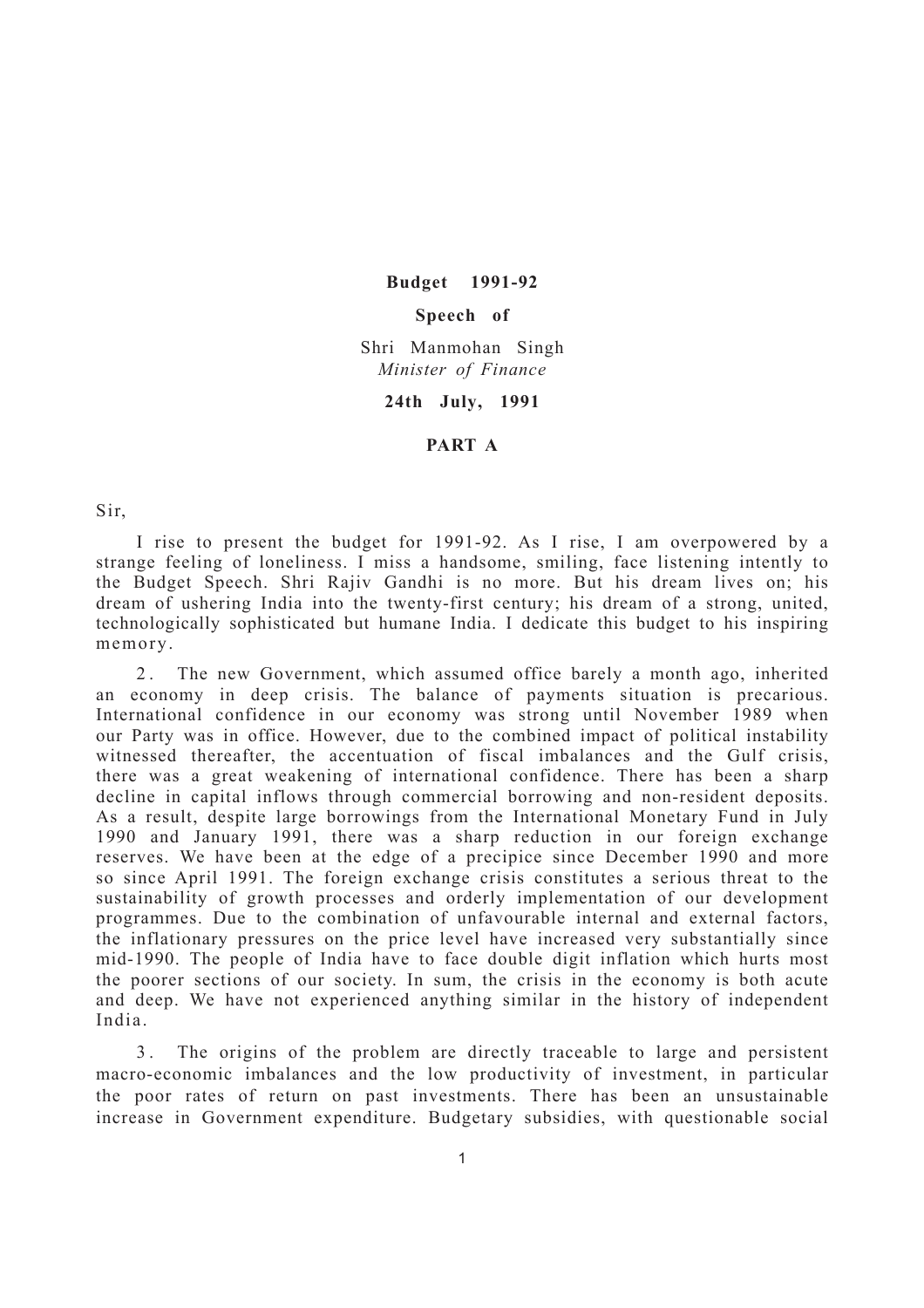and economic impact, have been allowed to grow to an alarming extent. The tax system still has many loopholes. It lacks transparency so that it is not easy to assess the social and economic impact of various concessions built into its structure. The public sector has not been managed in a manner so as to generate large investible surpluses. The excessive and often indiscriminate protection provided to industry has weakened the incentive to develop a vibrant export sector. It has also accentuated disparities in income and wealth. It has worked to the disadvantage of the rural economy. The increasing difference between the income and expenditure of the Government has led to a widening of the gap between the income and expenditure of the economy as a whole. This is reflected in growing current account deficits in the balance of payments.

4 . The crisis of the fiscal system is a cause for serious concern. The fiscal deficit of the Central Government, which measures the difference between revenue receipts and total expenditure, is estimated at more than 8 per cent of GDP in 1990-91, as compared with 6 per cent at the beginning of the 1980s and 4 per cent in the mid-1970s. This fiscal deficit had to be met by borrowing. As a result, internal public debt of the Central Government has accumulated to about 55 per cent of Gross Domestic Product (GDP). The burden of servicing this debt has now become onerous. Interest payments alone are about 4 per cent of GDP and constitute almost 20 per cent of the total expenditure of the Central Government. Without decisive action now, the situation will move beyond the possibility of corrective action.

5 . The balance of payments situation is most difficult. The current account deficit, which was about 2 per cent of GDP for several years, is estimated to be more than 2.5 per cent of GDP in 1990-91. These persistent deficits, which were inevitably financed by borrowings from abroad, have led to a continuous increase in external debt which, including non-resident Indian (NRI) deposits, is estimated at 23 per cent of GDP at the end of 1990-91. Consequently, the debt service burden is estimated at about 21 per cent of current account receipts in 1990-91. These strains were stretched to a breaking point on account of the Gulf crisis last year. The balance of payments has lurched from one liquidity crisis to another since December 1990. The current level of foreign exchange reserves, in the range of Rs.2500 crores, would suffice to finance imports for a mere fortnight.

6 . The price situation, which is of immediate concern to the vast mass of our people, poses a serious problem as inflation has reached a double digit level. During the fiscal year ending 31st March 1991 the wholesale price index registered an increase of 12.1 per cent, while the consumer price index registered an increase of 13.6 per cent. The major worrisome feature of the inflation in 1990-91 was that it was concentrated in essential commodities. The prices of these commodities rose inspite of the three good monsoons in a row and hence the three successive bumper harvests. Inflation hurts everybody, more so the poorer segments of our population whose incomes are not indexed.

7 . There is no time to lose. Neither the Government nor the economy can live beyond its means year after year. The room for maneuver, to live on borrowed money or time, does not exist any more. Any further postponement of macroeconomic adjustment, long overdue, would mean that the balance of payments situation, now exceedingly difficult, would become unmanageable and inflation,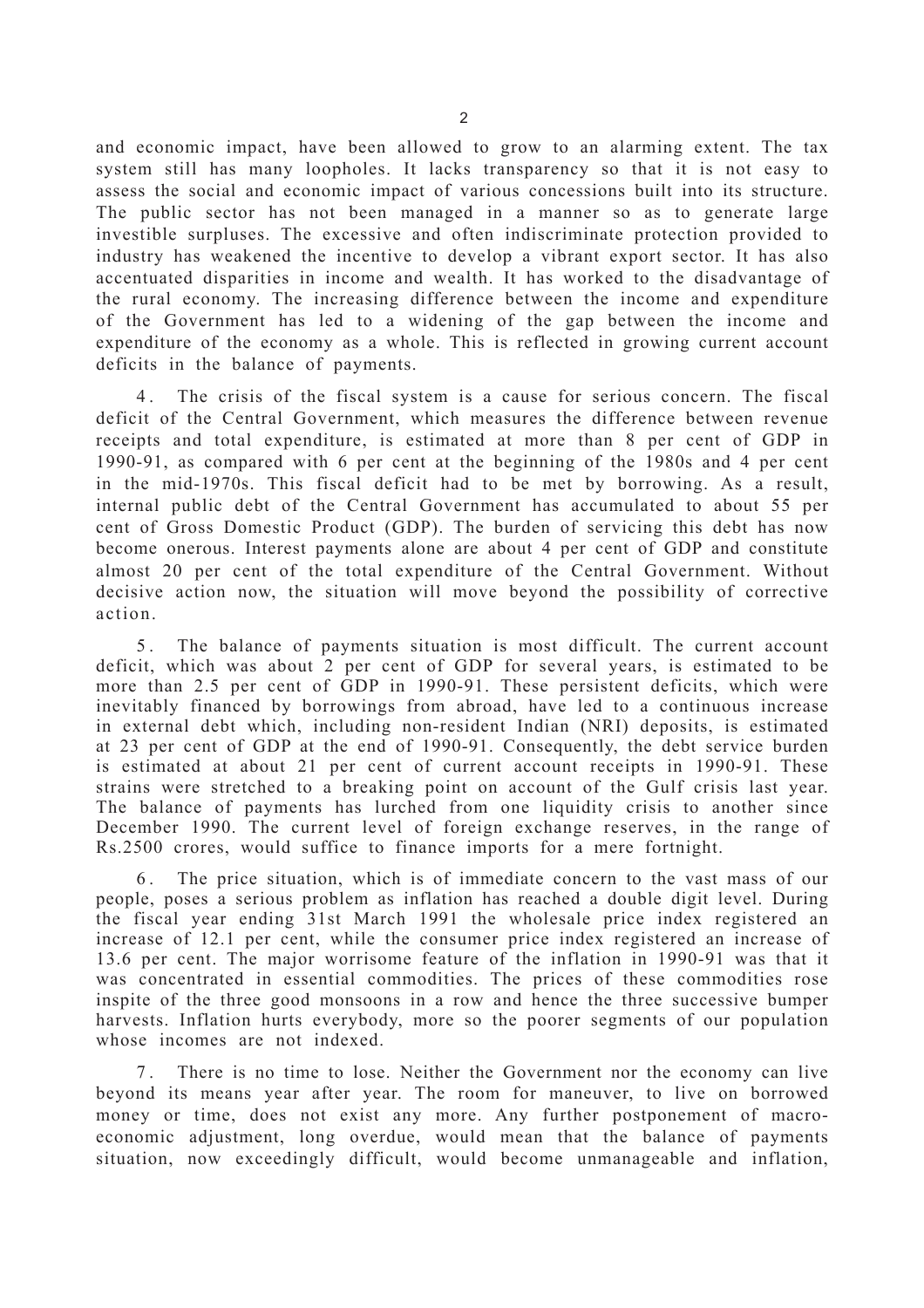already high, would exceed limits of tolerance. For improving the management of the economy, the starting point, and indeed the centre-piece of our strategy, should be a credible fiscal adjustment and macro-economic stabilisation during the current financial year, to be followed by continued fiscal consolidation thereafter. This process would, inevitably, need at least three years, if not longer, to complete. But there can be no adjustment without pain. The people must be prepared to make necessary sacrifices to preserve our economic independence and restore the health of our economy.

8 . In the macro-management of the economy, over the medium-term, it should be our objective to progressively reduce the fiscal deficit of the Central Government, to move towards a significant reduction of the revenue deficit, and to reduce the current account deficit in the balance of payments. It is only such prudent management that would enable us to curb the exponential growth in internal and external debt and limit the burden on debt servicing, for the Government and the country, to manageable levels. Indeed, we must make a conscious effort to reduce the internal debt of the Government and the external debt of the nation, so that we rely more and more on our own resources to finance the process of development. During the period of transition, it shall be our endeavour to minimise the burden of adjustment on the poor. We are committed to adjustment with a human face. It will also be our endeavour that the adjustment process does not adversely affect the underlying growth impulses in our economy. We do not have time to postpone adjustment and stabilisation. We must act fast and act boldly. If we do not introduce the needed correctives, the existing situation can only retard growth, induce recession and fuel inflation, which would hurt the economy further and impose a far greater burden on the poor.

9 . Macro-economic stabilisation and fiscal adjustment alone cannot suffice. They must be supported by essential reforms in economic policy and economic management, as an integral part of the adjustment process, reforms which would help to eliminate waste and inefficiency and impart a new element of dynamism to growth processes in our economy. The thrust of the reform process would be to increase the efficiency and international competitiveness of industrial production, to utilise for this purpose foreign investment and foreign technology to a much greater degree than we have done in the past, to increase the productivity of investment, to ensure that India's financial sector is rapidly modernised, and to improve the performance of the public sector, so that the key sectors of our economy are enabled to attain an adequate technological and competitive edge in a fast changing global economy. I am confident that, after a successful implementation of stabilisation measures and the essential structural and policy reforms, our economy would return to a path of a high sustained growth with reasonable price stability and greater social equity.

10. Thanks to the efforts of Pandit Jawaharlal Nehru, Indira Gandhi and Rajiv Gandhi, we have developed a well diversified industrial structure. This constitutes a great asset as we begin to implement various structural reforms. However, barriers to entry and limits on growth in the size of firms, have often led to a proliferation of licensing and an increase in the degree of monopoly. This has put shackles on segments of Indian industry and made them serve the interests of producers but not pay adequate attention to the interests of consumers. There has been inadequate emphasis on reduction of costs, upgradation of technology and improvement of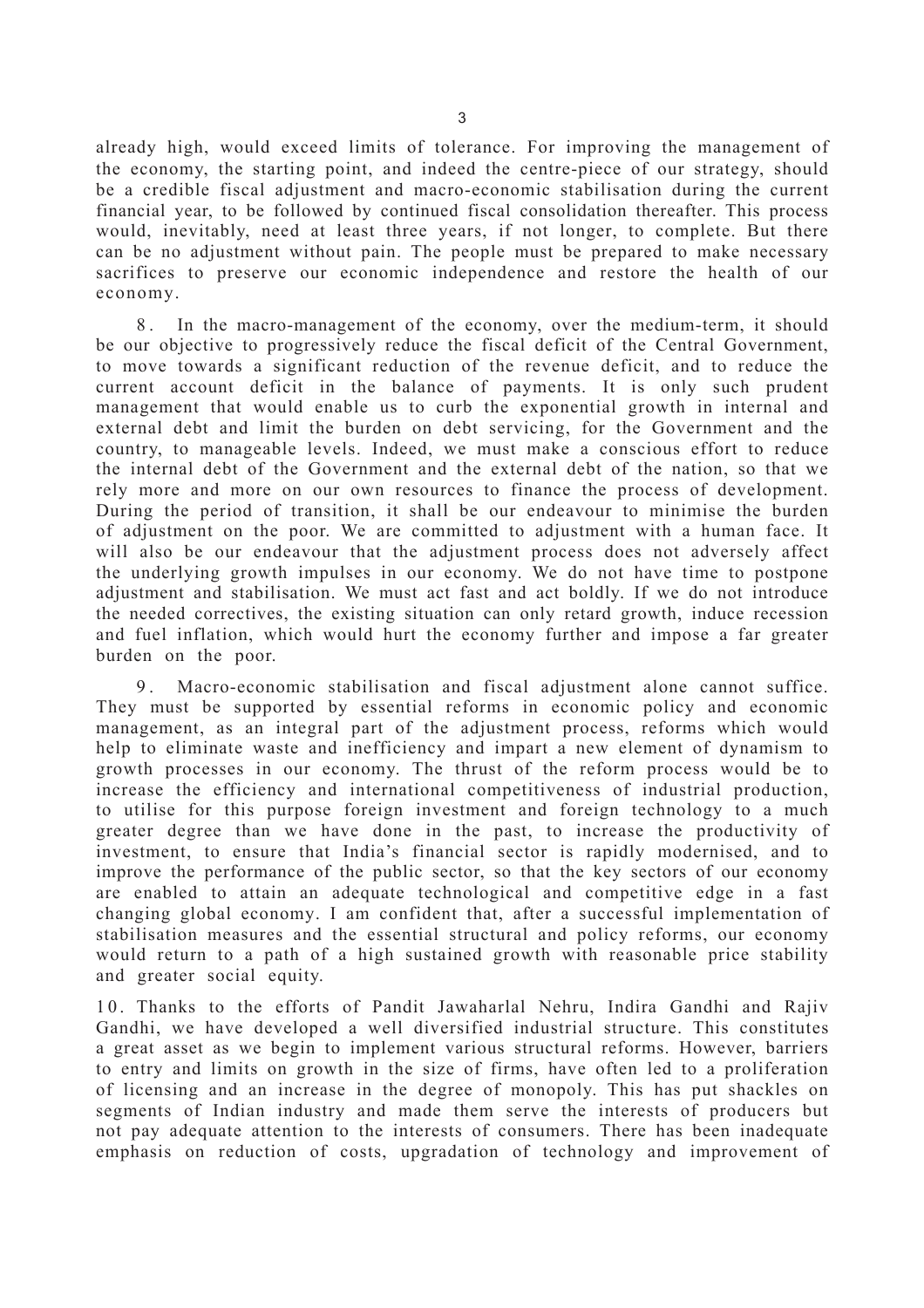quality standards. It is essential to increase the degree of competition between firms in the domestic market so that there are adequate incentives for raising productivity, improving efficiency and reducing costs. In the pursuit of this objective, we have announced important changes in industrial policy which will bring about a significant measure of deregulation in the domestic sector, consistent with our social objectives and the binding constraints on the balance of payments.

11. The policies for industrial development are intimately related to policies for trade. There can be no doubt that protection was essential in the initial phase of our industrial development, so that we could go through the learning period without disruption. The past four decades have witnessed import substitution which has not always been efficient and has some times been indiscriminate. The time has come to expose Indian industry to competition from abroad in a phased manner. As a first step in this direction, the Government has introduced changes in importexport policy, aimed at a reduction of import licensing, vigorous export promotion and optimal import compression. The exchange rate adjustments on 1st and 3rd July 1991 and the enlargement and liberalisation of the replenishment licence system constitute the two major initial steps in the direction of trade policy reform. They represent the beginning of a transition from a regime of quantitative restrictions to a price based mechanism.

12. After four decades of planning for industrialisation, we have now reached a stage of development where we should welcome, rather than fear, foreign investment. Our entrepreneurs are second to none. Our industry has come of age. Direct foreign investment would provide access to capital, technology and markets. It would expose our industrial sector to competition from abroad in a phased manner. Cost, efficiency, and quality would begin to receive the attention they deserve. We have, therefore, decided to liberalise the policy regime for direct foreign investment in the following manner. First, direct foreign investment in specified high priority industries, with a raised limit for foreign equity at 51 per cent, would be given prompt approval, if equity inflows are sufficient to finance the import of capital goods at the stage of investment and if dividends are balanced by export earnings over a period of time. Second, foreign equity upto 51 per cent would be allowed for trading companies primarily engaged in export activities. Third, a special board would be constituted to negotiate with a number of large international firms and approve direct foreign investment in selected areas; this would be a special regime to attract substantial investment that would provide access to high technology and to world markets.

13. For the founding fathers of our Republic, a public sector that would be vibrant, modern, competitive and capable of generating large surpluses was a vital element in the strategy of development. The public sector has made an important contribution to the diversification of our industrial economy. But there have been a number of shortcomings. In particular, the public sector has not been able to generate internal surpluses on a large enough scale. At this critical juncture, it has therefore become necessary to take effective measures so as to make the public sector an engine of growth rather than an absorber of national savings without adequate return. This has been widely accepted, but thought and action in this regard are still far apart. To bridge this gap, the portfolio of public sector investments would be reviewed so as to concentrate the future operations of the public sector in areas that are strategic for the nation, require high technology for the economy,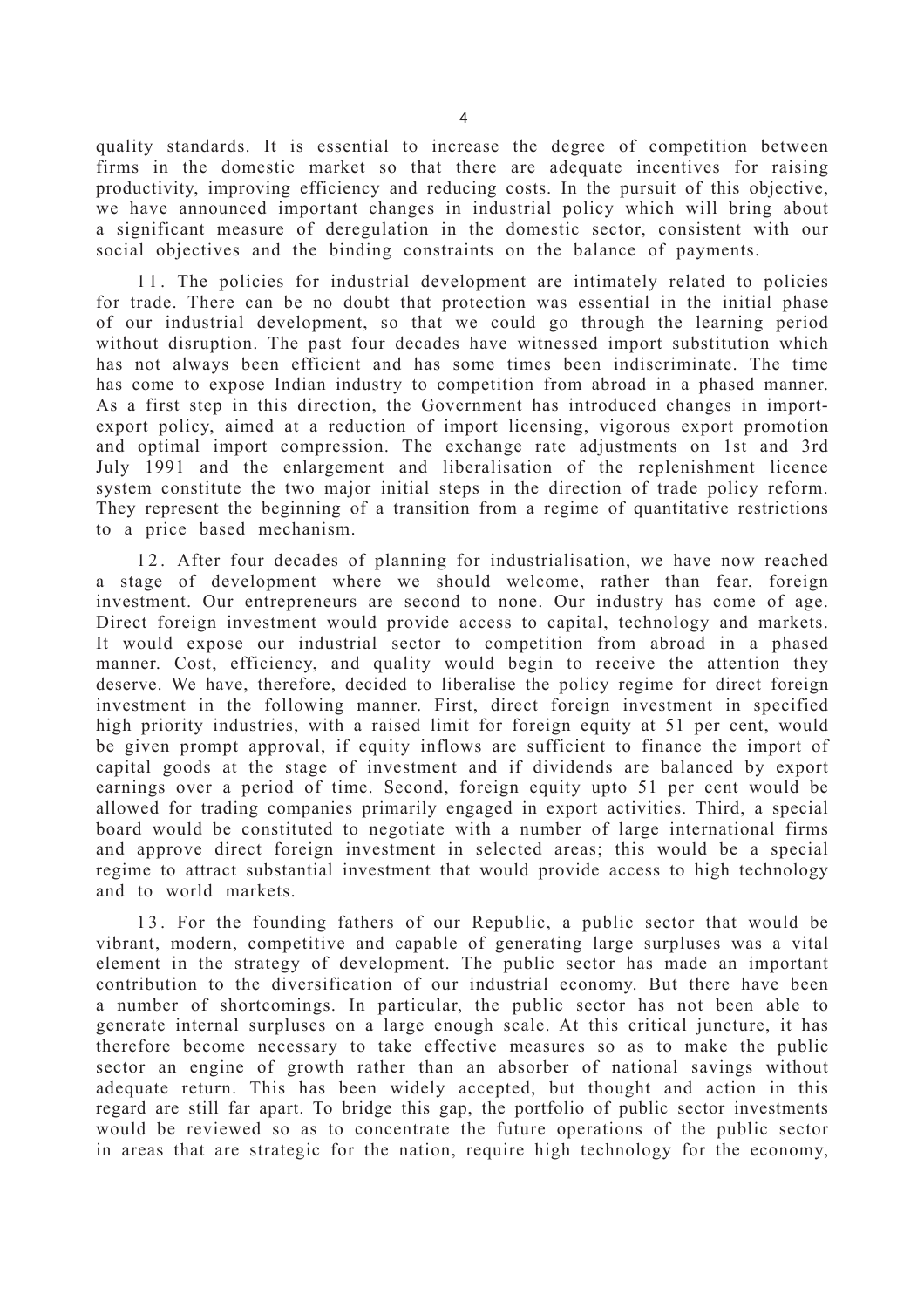and are essential for the infrastructure. In order to raise resources, encourage wider public participation and promote greater accountability, upto 20 per cent of government equity in selected public sector undertakings would be offered to mutual funds and investment institutions in the public sector, as also to workers in these firms. Public enterprises which are chronically sick and which cannot be turned around, will be referred to the Board for Industrial and Financial Reconstruction (BIFR), or to a similar high-powered body to be set up, for the formulation of revival or rehabilitation schemes; a social security mechanism will be created to fully protect the interests of the workers likely to be affected by the rehabilitation packages of the BIFR. Autonomy in management, and corresponding accountability, would be provided through a system of memorandums of understanding between the Government and public sector enterprises.

14. Our banking system and financial institutions are at the very core of the financial infrastructure in the economy. The widening and deepening of our financial system have helped the spread of institutional finance over a vast area and have contributed significantly to the augmentation of our savings rate, particularly financial savings. This has been a most commendable achievement, but our financial system has developed certain rigidities and some weaknesses which we must address now . The objective of reform in the financial sector would be to preserve its basic role as an essential adjunct to economic growth and competitive efficiency, while improving the health of its institutions. In this task, it is essential to ensure capital adequacy, introduce prudential norms and improve profitability of our commercial banks and financial institutions. There are no magic solutions. These are complex issues which need careful consideration. Therefore, I propose to appoint a high level committee to consider all relevant aspects of structure, organisation, functions and procedures of the financial system. This committee would advise the Government on appropriate measures that would be needed to enhance the viability and health of our financial sector so that it can better serve the needs of the economy without any sacrifice of the canons and principles of a sound financial system.

1 5 . Interest rates are a crucial dimension of the financial sector. In the formative stages of the development of credit markets, administrative intervention in interest rates is both necessary and desirable. At the present stage of our development, however, we can begin to relax the degree of intervention and impart a greater flexibility to the structure of interest rates. The Reserve Bank of India has already taken an important step in this direction, by stipulating a floor rate of interest and providing freedom to commercial banks to charge interest rates above the floor level based on their perceptions of risk. The Government proposes to extend a similar freedom to term-lending financial institutions, where the minimum interest rate would be 15 per cent, and these institutions would be free to charge an interest rate in accordance with their perception of the creditworthiness of borrowers. With the exception of tax free bonds for the public sector, it is also proposed to remove all restrictions on interest rates for debentures, both convertible and nonconvertible, floated in the capital market. The interest rate on such debt instruments will hereafter be governed by market forces, and the credit rating of such debt instruments will become an integral part of the capital market process. In consultation with the Reserve Bank of India, the Government would continue to watch the structure of interest rates. Recently, interest rates payable on bank deposits have been increased. I now propose to do a similar thing with regard to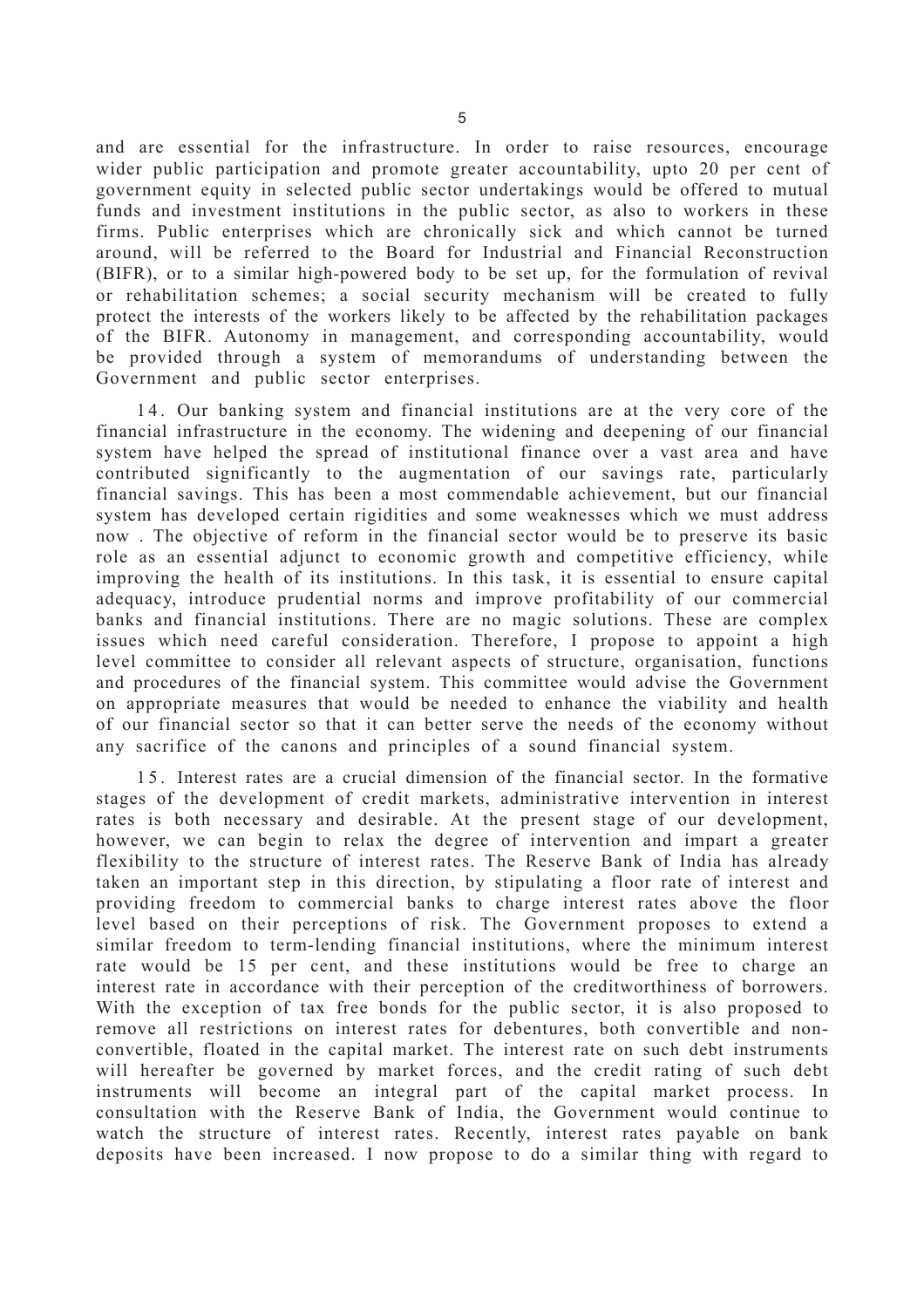interest rates payable under the small savings schemes. Our ultimate objective is to achieve a significant reduction both in the nominal and the real interest rates. This would be possible if the rate of inflation is reduced significantly over the next three years.

16. While presenting the budget for 1987-88, our former Prime Minister the late Shri Rajiv Gandhi had assured this House that for a healthy growth of capital markets, for protecting the rights of investors and for preventing trading malpractices the Government would set up a separate Board for the regulation and orderly functioning of the Stock Exchanges and the securities industry. Although the Board was set up, legislation to give the Board adequate powers was unfortunately not enacted. This shall now be done forthwith and full statutory powers will be given to the Securities and Exchange Board of India for administering the relevant provisions of the Securities Contracts (Regulation) Act and the Companies Act. Transferring these powers from the Controller of Capital Issues and the Government to an independent body would enable it to effectively regulate, promote and monitor the working of the Stock Exchanges in the country. A comprehensive package of reforms relating to trading on the Stock Exchanges, including a system of national clearing and settlement and setting up of a central depository, is also under active consideration.

17. In regard to Mutual Funds, some progress towards evolving a competitive structure has been made in the last few years with encouraging results. For many investors, mutual funds are a more suitable investment vehicle than direct ownership of shares. The Government is already giving tax incentives for equity-linked savings schemes offered through mutual funds. The Government has now decided to further promote the development of mutual funds by throwing the field open to the private sector and joint sector mutual funds. In order to safeguard the interests of the investing public, and to encourage a healthy growth of the capital markets, a comprehensive set of guidelines is being evolved for the operation of all mutual funds. Consideration will also be given to enactment of legislation for this purpose.

18. A comprehensive review of policies and procedures bearing on Non-resident Indian investments shall be carried out and further relaxations made in order to remove all procedural difficulties and impediments to the setting up of industrial and other ventures by Non-resident Indians. New sectors shall be made available to NRIs for investment on a non-repatriation basis, including housing, infrastructure and real estate development. For example, at present, NRIs of foreign nationality are required to obtain specific permission under section 31 of the Foreign Exchange Regulation Act (FERA) to acquire residential property. It is now proposed to provide general exemption from this provision to such persons. However, rental income and proceeds from the sale of such housing will be non-repatriable. For facilitating interaction with the Central Government, to serve as a focal point for NRIs, Government proposes to establish a Chief Commissioner for Non-resident Indians. I would urge State Governments, also, to establish an office of a Commissioner for Non-Resident Indians.

19. I believe that the time has come to evolve a more transparent institutional mechanism for fixing tariffs and domestic prices in sectors where there might still be need for protecting Indian industry against foreign competition and for the determination of administered prices, particularly in the area of public utilities. For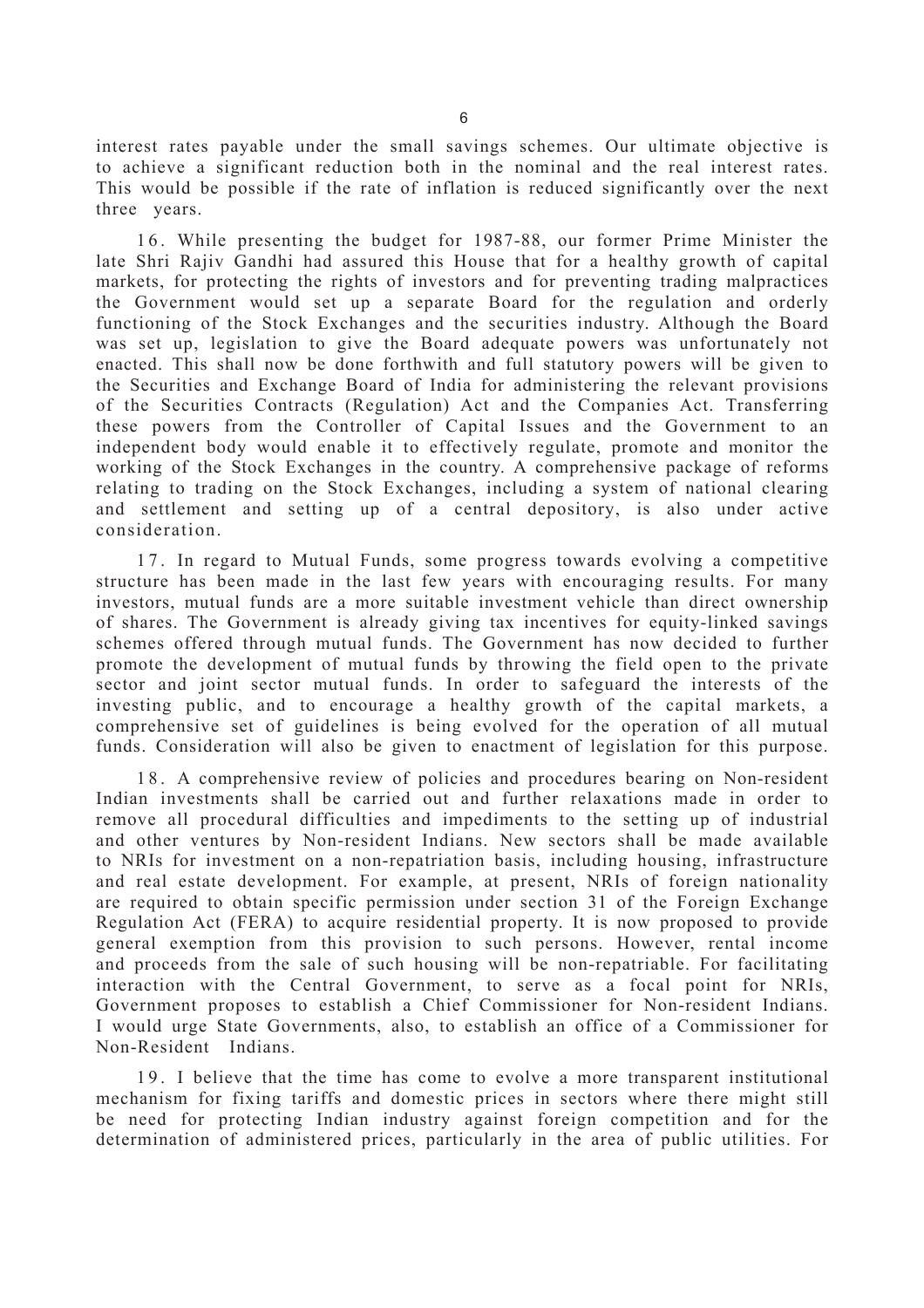this purpose, we propose to restructure the Bureau of Industrial Costs and Prices and to transform it into a Tariff Commission.

20. As we enter the last decade of the twentieth century, India stands at the cross-roads. The decisions we take and do not take, at this juncture, will determine the shape of things to come for quite some time. It should come as no surprise, therefore, that an intense debate rages throughout the country as to the path we should adopt. In a democratic society it could not be otherwise. What can we learn from this debate? The most important thing that comes out clearly is that we cannot realise our goal of establishing a just society, if we abandon the planning process. But India's future development depends crucially on how well the planning process is adapted to the needs of a fast changing situation. I believe that without an intelligent and systematic coordinated resource use in some major sectors of our economy, development will be lopsided. It will violate deeply cherished values of equity and it will keep India well below its social, intellectual and moral potential. But our planning processes must be sensitive to the needs of a dynamic economy. Over centralisation and excessive bureaucratisation of economic processes have proved to be counter productive. We need to expand the scope and the area for the operation of market forces. A reformed price system can be a superior instrument of resource allocation than quantitative controls. But markets can only serve those who are part of the market system. A vast number of people in our country live on the edges of a subsistence economy. We need credible programmes of direct government intervention focussing on the needs of these people. We have the responsibility to provide them with quality social services such as education, health, safe drinking water and roads. In the same way, the development of capital and technology intensive sectors, characterised by long gestation periods, such as transport and communications and energy will need to be planned with much greater care than ever before. The control of land and water degradation, which threatens the livelihood of millions of poor people in this country, will also require effective Government leadership and action.

21. The challenge that we are facing is without precedent. In its initial stages, the Industrial Revolution in the western world concentrated on the creation of wealth, unmindful of the social misery and inequity which characterised this process. The democratisation of the polity came much later. The socialist experiment in charting a new path for accelerated industrial transformation of an underdeveloped economy and polity did achieve considerable success in developing technological and military capabilities, accumulation of capital for rapid industrial growth and human resources development, in countries such as the USSR. But recent developments have shown that this approach too suffered from major weaknesses, particularly in its allocative efficiency, in the management of technical change, control of environmental degradation and in harnessing the vast latent energy and talents of individuals. In India, we launched an experiment under the leadership of Pandit Jawaharlal Nehru, an experiment which sought to unite the strengths and merits of different approaches to accelerated development of our backward economy. We have achieved considerable success in the field of development, modernisation and greater social equity. However, we are yet far from realising our full potential in all these areas. We have to accomplish the unfinished task, while remaining steadfast in our allegiance to the values of a democratic system.

22. At the same time, we must restore to the creation of wealth its proper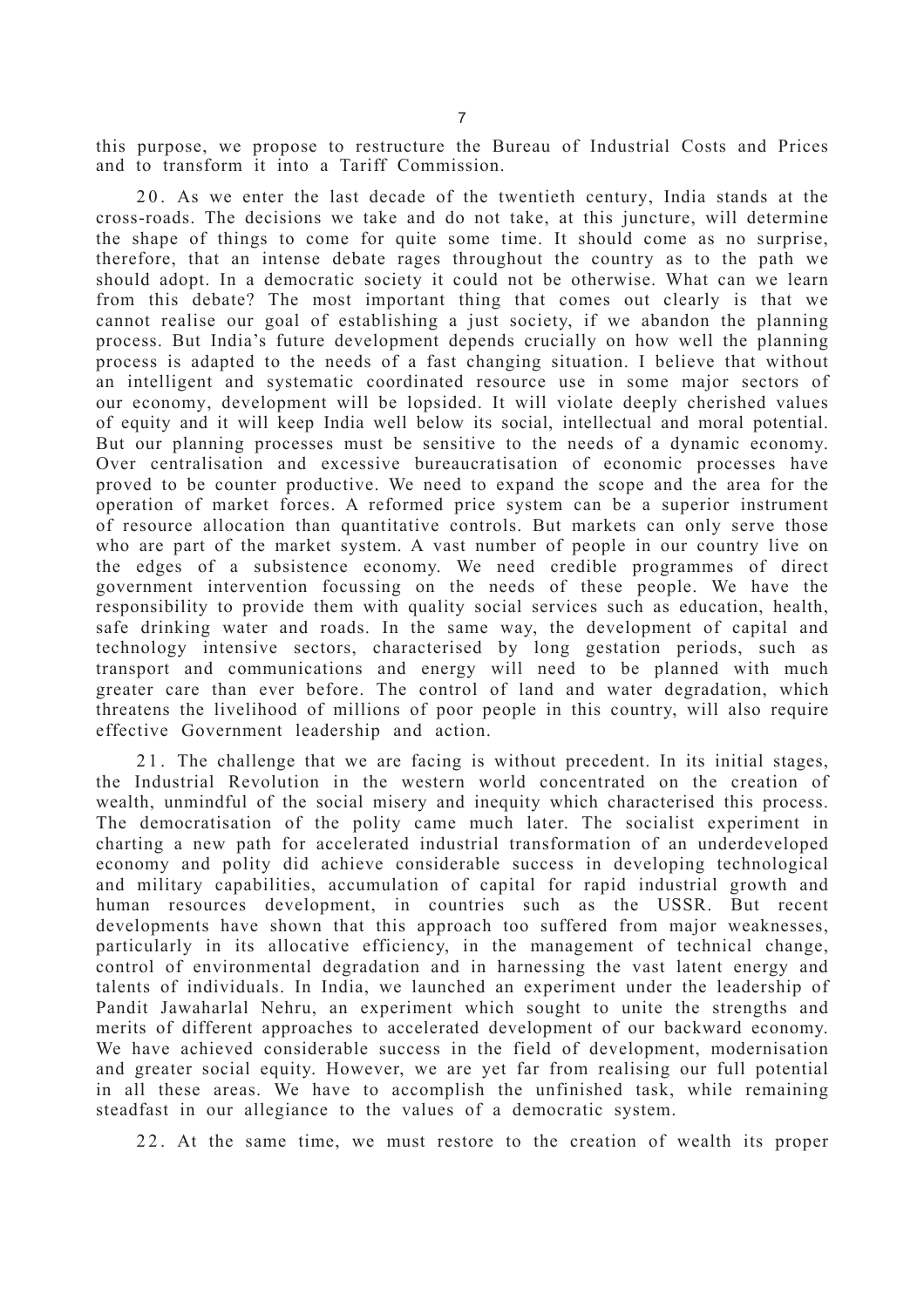place in the development process. For, without it, we cannot remove the stigma of abject poverty, ignorance and disease. But we cannot accept social misery and inequity as unavoidable in the process of creation of wealth. The basic challenge of our times is to ensure that wealth creation is not only tempered by equity and justice but is harnessed to the goal of removal of poverty and development for all.

23. For the creation of wealth, we must encourage accumulation of capital. This will inevitably mean a regime of austerity. We have also to remove the stumbling blocks from the path of those who are creating wealth. At the same time, we have to develop a new attitude towards wealth. In the ultimate analysis, all wealth is a social product. Those who create it and own it, have to hold it as a trust and use it in the interest of the society, and particularly of those who are under-privileged and without means. Years ago, Gandhiji expounded the philosophy of trusteeship. This philosophy should be our guiding star. The austerity that Gandhiji practised and preached is a necessary condition for accelerated economic development in the framework of a democratic polity. The trusteeship that he prescribed for the owners of wealth captured the idea of social responsibility.

24. In highlighting the significance of reform, my purpose is not to give a fillip to mindless and heartless consumerism we have borrowed from the affluent societies of the West. My objection to the consumerist phenomenon is two-fold. First, we cannot afford it. In a society where we lack drinking water, education, health, shelter and other basic necessities, it would be tragic if our productive resources were to be devoted largely to the satisfaction of the needs of a small minority. The country's needs for water, for drinking and for irrigation, rural roads, good urban infrastructure, and massive investments in primary education and basic health services for the poor are so great as to effectively preclude encouragement to consumerist behaviour imitative of advanced industrial societies. Our approach to development has to combine efficiency with austerity. Austerity not in the sense of negation of life or a dry, arid creed that casts a baleful eye on joy and laughter. To my mind, austerity is a way of holding our society together in pursuit of the noble goal of banishing poverty, hunger and disease from this ancient land of ours.

25. Let me now turn to fiscal adjustment during the current financial year. The beginning of any attempt to correct the fiscal imbalance in the economy must be directed at a reduction in expenditure and an increase in income of the Government, so as to reduce the fiscal deficit. In the medium-term, however, our fiscal regime would be sustainable only if revenue receipts not only meet revenue expenditure but also provide a sufficient surplus to finance capital expenditure that does not yield direct economic returns as such, as in defence or in social sectors. Even this would not suffice if investment expenditures in the budget do not earn an adequate return. The elimination of structural imbalances in our fiscal system would require a reduction both in the fiscal deficit and in the revenue deficit as a proportion of GDP. The Union Budget for 1991-92 is an essential first step in this direction.

26. It must be recognised that the necessary reduction in the fiscal deficit, during 1991-92, is a stupendous task. The interim budget presented to Parliament in March 1991 estimated the fiscal deficit at Rs.38475 crores. But this estimate was based on assumptions about certain decisions that have not been implemented. The postponement of the regular budget has made a formidable task even more difficult because almost four months of the financial year have now elapsed without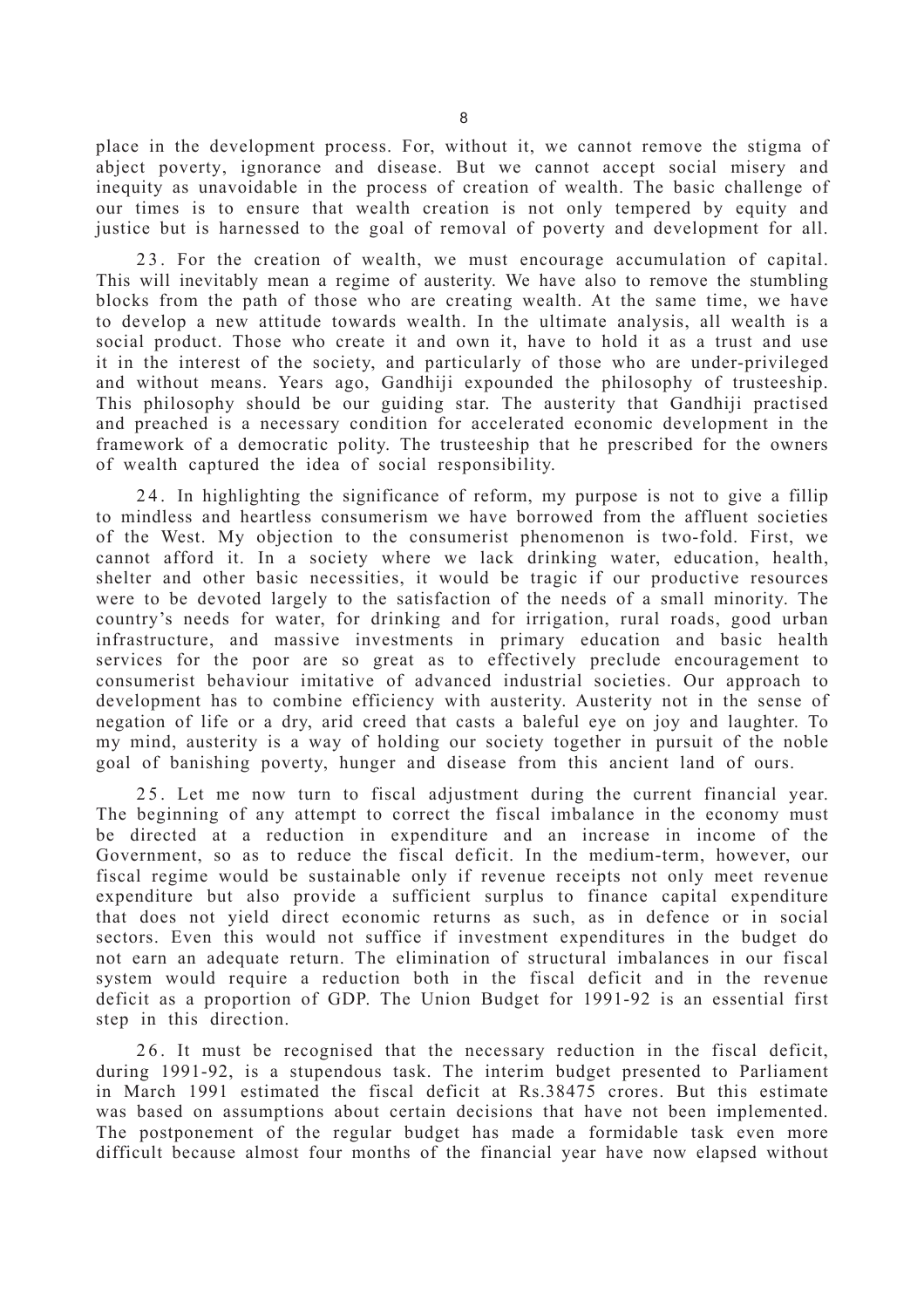any effort at fiscal correction. Indeed, past trends in revenue and expenditure suggest that, without any corrective action on our part, the fiscal deficit during 1991-92 could well reach a level of more than Rs.52000 crores. The difference between the two sets of figures provides the real measure of the fiscal correction needed during the current financial year.

27. According to provisional data available, the more narrowly defined budget deficit, as measured by borrowing through short term Treasury bills, for 1990-91 at Rs.11430 crores was significantly higher than the revised estimate of Rs.10722 crores, largely due to a substantial revenue shortfall, particularly in corporation tax revenues. This highlights the handicap with which we begin. Let me now present the scenario for 1991-92.

28. The increasing levels of non-plan expenditure, financed through borrowing, have led to an exponential increase in interest payments by the Government. The revised estimates for interest payments during 1990-91, at Rs.21850 crores, accounted for as much as 38 per cent of the net revenue receipts of the Central Government. Interest payments during 1991-92, estimated at Rs.27450 crores, constitute 42 per cent of the net revenue receipts of the Central Government at existing rates of taxation. If the present trends continue without any correction, then interest payments could well account for more than 50 per cent of the net revenue receipts of the Central Government by 1994-95. These magnitudes and proportions only serve to highlight the gravity of the situation and the acute need for a substantial adjustment in non-plan expenditure over the next three years.

29. The revised estimate for total non-plan expenditure in 1990-91 was Rs.76761 crores. In the normal course, even with the strictest scrutiny but in the absence of specific measures for reducing expenditure, this non-plan expenditure would have increased to a level of Rs.89000 crores in 1991-92. Any attempt at fiscal correction during the current financial year can be meaningful only if nonplan expenditure is reduced by at least 10 per cent from the level it would otherwise reach.

30. The single largest component of non-plan expenditure is interest payments. Even if there is a drastic reduction in Government borrowing during this year, interest payments would still be in the range of Rs.35000 crores in the next financial year. The exponential increase in interest payments can be brought under some measure of control, by 1994-95, only through a strict discipline on government borrowing for a period of three years.

31. The second largest component of non-plan expenditure is the allocation for the defence sector, where the provision in the revised estimates for 1990-91 was Rs.15750 crores. No attempt at containing non-plan expenditure can succeed if defence is to be excluded. At the same time, it is absolutely essential to ensure that a quest for economy in expenditure does not in any way compromise national security. We must, therefore, seek to limit expenditure without diluting the efficiency and effectiveness of our defence services. Keeping in view all these considerations, it has been decided to provide an outlay of Rs.16350 crores for defence in the current year.

32. Honourable Members are aware that export subsidies have been abolished with effect from 3 July 1991. The export sector is being adequately compensated through the adjustments in the exchange rate and the expansion of the Replenishment Licensing System which were implemented at the beginning of July.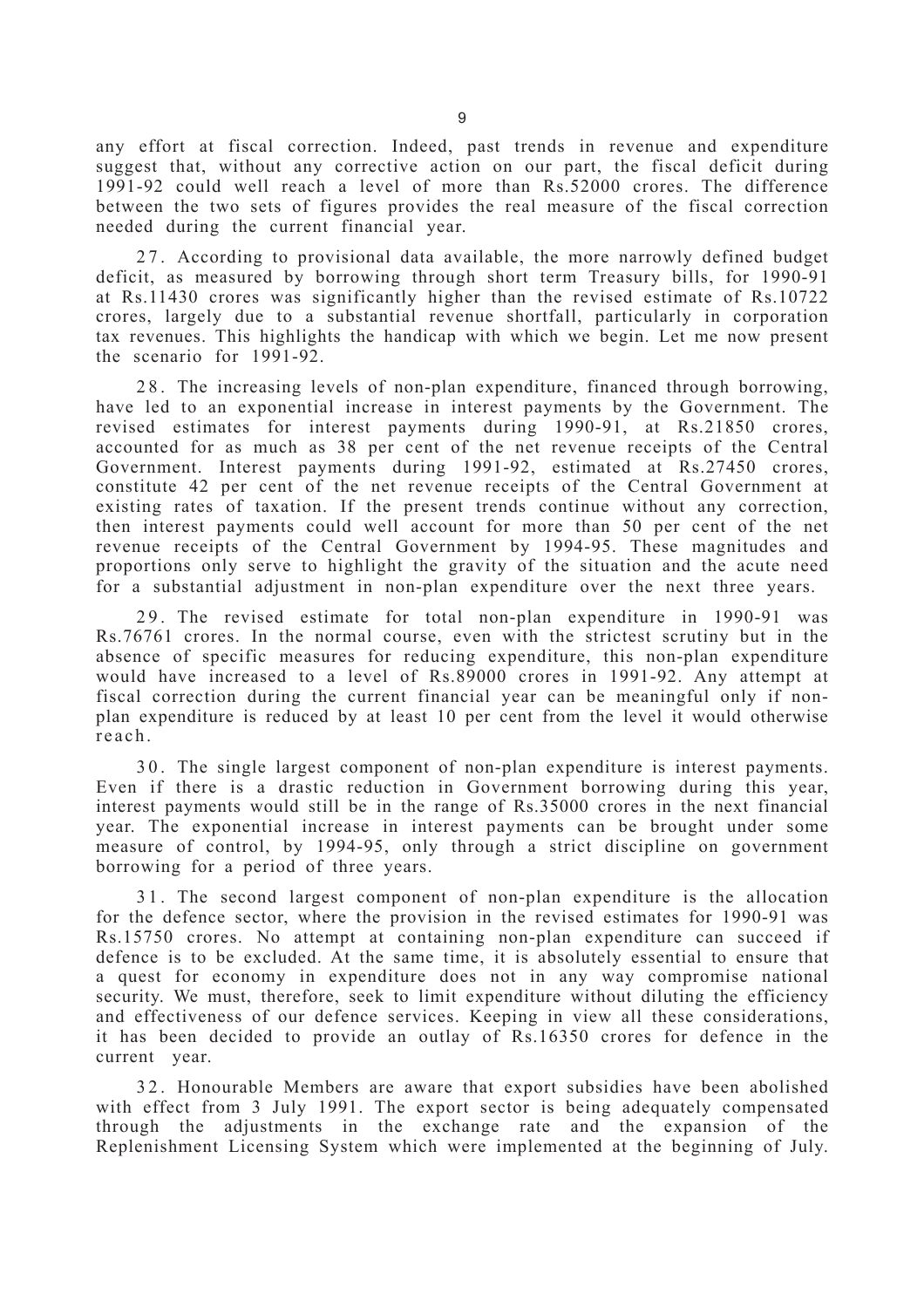Consequently, it is now necessary to provide only Rs.1224 crores for export subsidies in the budget estimates for 1991-92, as compared with the earlier estimated requirement of Rs.4200 crores, yielding a saving of as much as Rs.3000 crores during the remainder of this year.

33. In so far as fertiliser subsidies are concerned, with effect from this evening, low analysis fertilisers such as calcium ammonium nitrate, ammonium chloride, ammonium sulphate and sulphate of potash will be free from price and movement controls. There will be an increase of 40 per cent, on an average, in the price of all other fertilisers. In addition, in respect of single super phosphate, there shall also be a ceiling on the subsidy per tonne payable to producers so as to move towards total deregulation in the next few years; this should act as an incentive for all high cost units to reduce costs and improve efficiency. The necessary notifications in this regard are being issued separately, today, by the Ministry of Agriculture.

34. The economic rationale for an increase in the price of fertilisers is so obvious that it does not need to be stated. Nevertheless, I would like to draw the attention of the House to the fact that there has been no increase in fertiliser prices since July 1981. In these ten years, there has been a continuous increase in the procurement prices of paddy and wheat, as also in the market prices of other crops, received by the agricultural sector. Farmers will be compensated for the proposed increase in the price of fertilisers through suitable increases in procurement prices.

3 5 . We would continue to ensure that 50 per cent of the plan resources are invested in the agricultural and rural sector. The provision for the continuing schemes for assistance to small and marginal farmers for dug wells and shallow tubewells would be doubled. The ceilings on assistance in difficult areas, where the watertable is very low, would be removed. Similarly, the provision for assistance for fresh water and brackish water aqua-culture and for oilseeds and pulses production would be substantially stepped up. New schemes are being drawn up to popularise small tractors and matching implements, drip and sprinkler irrigation in areas where water is scarce, and quality seeds in low yield areas. Another new scheme that would be implemented from this kharif season is for providing assistance to State Governments, cooperative societies, and farmers' groups to provide blanket plant protection cover on payment of a small fee in large identified areas under cotton or pulses. It would also be possible to demonstrate the advantages of integrated pest management in these areas. In order to safeguard any possible loss in production because of increase in fertiliser prices, and any decline in consumption, the credit structure would be strengthened to ensure adequate availability of credit particularly to the small and marginal farmers. Simultaneously, soil testing laboratories and farm advisory services all over the country would be strengthened to ensure efficient use of fertilisers and popularise the use of bio-fertilisers. We would also identify a few irrigation projects that can be completed in this very year and ensure that these are provided the necessary funds. The other new initiatives, also, would not be starved of funds. As far as possible our emphasis will be on provision of quality services to our farmers and not on hand outs and subsidies.

36. The sugar subsidy which is costing the exchequer about Rs.350 crores per annum is indeed an aberration, which crept into the system from January 1990, when the increase in the levy price paid to producers was not matched by a simultaneous increase in the issue price for consumers in the public distribution system. Small quantities of sugar are made available, mostly in metropolitan and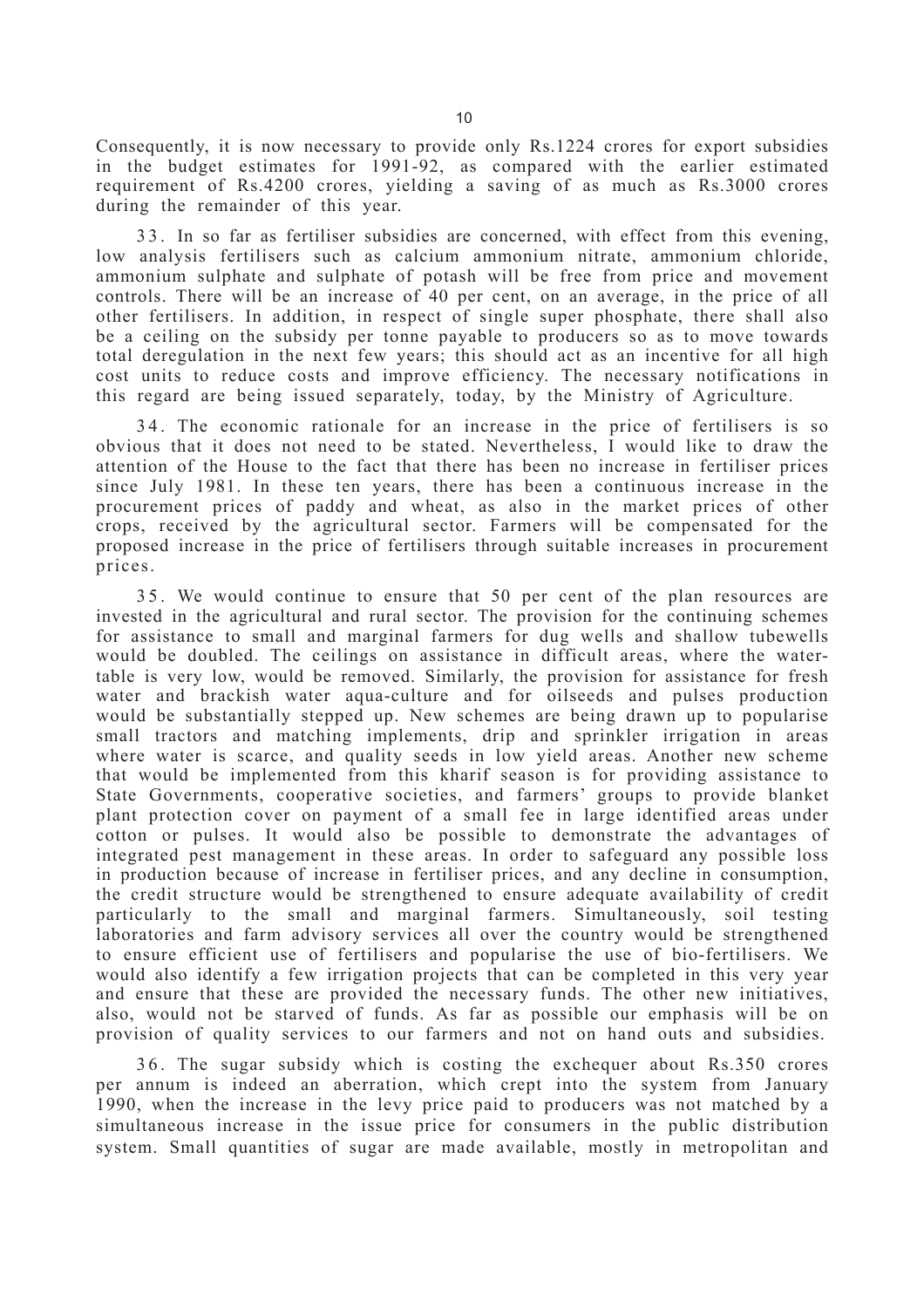urban areas, under the public distribution system at Rs.5.25 per kg. whereas the price that most people pay in the market is around Rs.10 per kg. Government has decided that this subsidy should be abolished forthwith. Consequently, the issue price of sugar under the public distribution system will be increased by 85 paise per kg. to Rs.6.10 per kg. with effect from this evening. At the same time, the public distribution system is being strengthened to serve more effectively the weaker sections of our population, particularly the rural poor, having special regard to their basic needs for foodgrains such as rice and wheat. The provision for food subsidies in the current year is being stepped up to Rs.2600 crores, as compared with only Rs.1800 crores provided in the interim budget and Rs.2450 crores provided in the revised estimates for 1990-91.

37. As a result of the exchange rate adjustments, at the beginning of July 1991, there would be an increase in the rupee value of the import bill for crude oil and petroleum products. It is, therefore, necessary to raise the prices of petroleum products for domestic consumers. This would also help to restrain the growth in consumption of petroleum products. The price of motor spirit, domestic LPG and aviation turbine fuel for domestic use would be raised by 20 per cent. The prices of other petroleum products, excluding diesel and kerosene for non-industrial use,would be raised by 10 per cent. The price of kerosene, for non-industrial use, would be reduced by 10 per cent which means a 50 per cent roll-back in relation to the increase in the price that came into effect on 15 October 1990. Even in a most difficult financial situation, this is being done to protect the poor for whom kerosene is an essential source of light and fuel. While there will be no increase in the price of diesel, I would endeavour to protect the interests of the farmers who use diesel. For this purpose, I shall hold discussions with State Governments. The proposed increases in the prices of petroleum products will come into effect from this evening, and the necessary notification in this regard is being separately issued by the Ministry of Petroleum and Natural Gas.

38. For non-plan expenditure, excluding interest payments, defence, and major subsidies, the total provision in the budget estimates for 1991-92 is Rs. 28,073 crores, reflecting a reduction of Rs. 1538 crores compared with the provision in the revised estimates for 1990-91. If we take into account the fact that no separate provision has been made for the payment of additional installments of dearness allowance by Ministries and Departments in the current year, the total reduction in such other non-plan expenditure will exceed Rs. 2000 crores. In recent years, it has been the usual practice to issue instructions to Ministries that such additional requirements should be accommodated within the approved budget estimates. This has invariably resulted in some programmes on the plan side being deprived of adequate resources. It is my intention to effect maximum possible economies in the non-plan administrative expenditure. Therefore, all Ministries have been requested to prioritise their activities so that those which figure at the bottom of the list can be abridged, while those which have outlived their utility can be abandoned altogether. This exercise has already been initiated by all Ministries and is expected to be completed by the end of August 1991. With this approach, the proposed reduction in other non-plan expenditure, which I am promising to the House, would be brought about in a more meaningful manner without leading to a reduction in the provision for plan programmes.

39. There is one large component of non-plan expenditure that is a burden on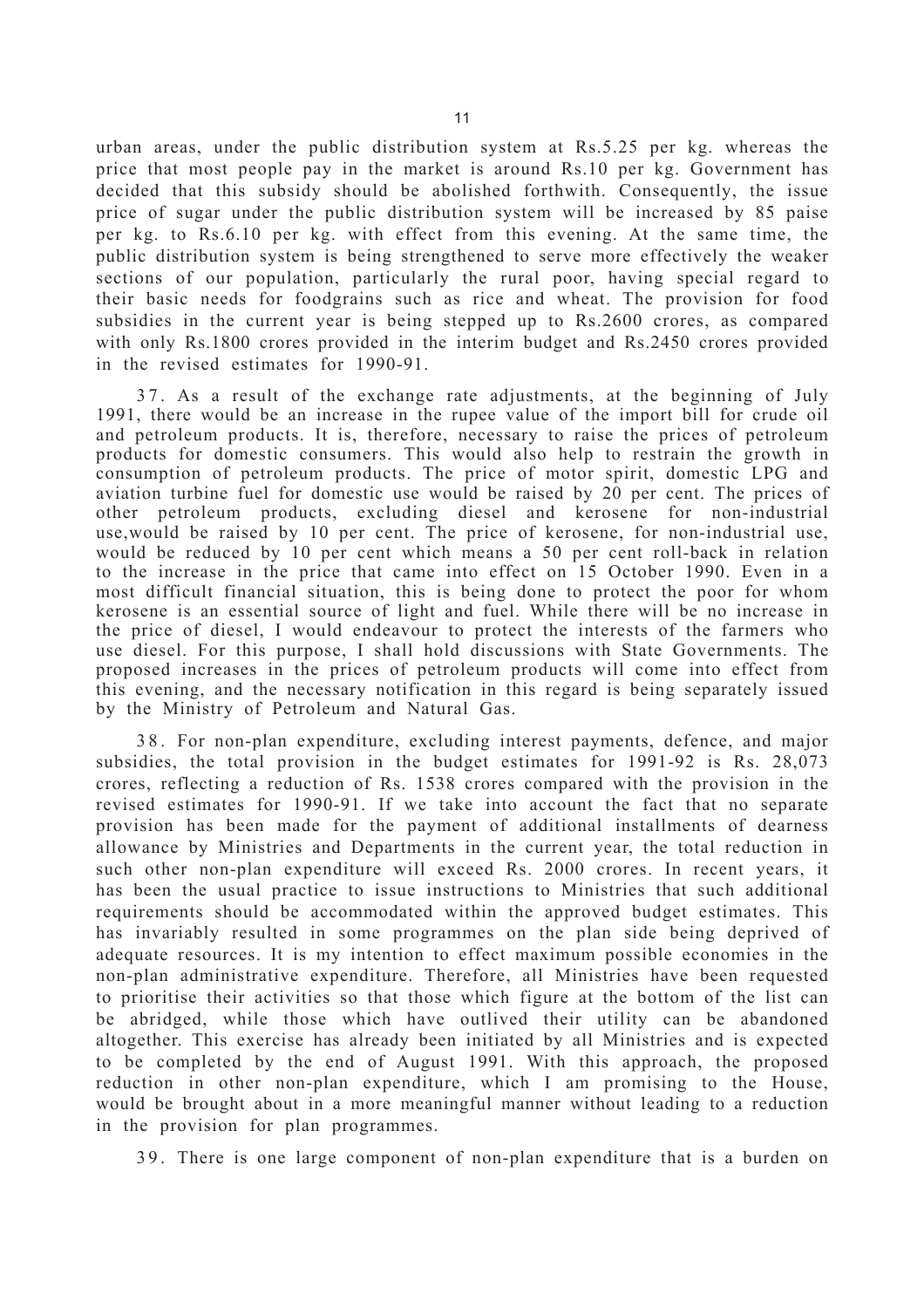the exchequer. I refer to the Government's obligation under the Rural Debt Relief Scheme. Unfortunately, there was a gross under-estimation of the total fiscal liability under this scheme which was introduced last year. In addition to the sum of Rs. 1500 crores provided in the revised estimates for last year, we have to provide Rs. 1500 crores in the current year. But this is not all. We may need a similar provision in the next year.

40. As a result of the major adjustments in the sphere of expenditure, which I have outlined in my speech, the budget estimate for total non-plan expenditure in 1991-92 stands at Rs. 79,697 crores. It is simply not possible to reduce interest payments in the short term. The provision for non-plan expenditure, excluding interest payments, in the current year represents a reduction of 4.9 per cent compared with the provisions in the revised estimates for 1990-91, and a reduction of almost 15 per cent in relation to what we would have had to provide this year, but for the specific correctives that are being introduced. We have, thus, more than fulfilled our commitment to reduce non-plan expenditure by 10 per cent, which was stated in our Party's election manifesto.

41. The election manifesto of the Congress Party identifies areas for special emphasis in our strategy of development. These include a substantial augmentation of employment programmes, the construction of dwelling units for the weaker sections of our society, an expansion of the programme for irrigation wells and so on. This would need a change in, and some reorientation of, plan priorities, with a shift towards investment in rural areas and expenditure on programmes designed for the benefit of the poor. Our strategy would, of course, be reflected in the Eighth Five Year Plan, which would now commence on 1 April 1992. It shall be our endeavour to finalise the Eighth Plan document by the end of this calendar year, so that the annual plans for 1992-93, as well as the budgets of the Centre and the States for that year, reflect the changed priorities.

4 2 . As the Vote on Account had earlier been taken only to cover the expenditure in the first four months, this budget has had to be presented before the end of July, 1991. We have, thus, not had the time to re-orient the Annual Plan for 1991- 92 to reflect fully our various concerns. Moreover, this year's annual plan has had to be situated in the context of the massive fiscal correction that we have to put through. In fact, it was first felt that it would be necessary to effect a substantial reduction in budget support for the Central Plan and Central Plan assistance for the States. I am, however, happy to inform the House that with the substantial cuts proposed in non-plan expenditure, it is now possible to protect the flow of Central Plan assistance to States and Union Territories at the level of Rs. 14710 crores, as reflected in the interim budget for 1991-92. The Central plan outlay would, however, show a modest increase at Rs. 42969 crores with a budget support of Rs. 19015 crores.

4 3 . I am aware that in basic infrastructure areas such as power, coal, communications and petroleum, we will have to set our sights much higher. In the present situation, characterised by an acute shortage of foreign exchange, it is, in particular, imperative to augment substantially the domestic production of coal, crude oil, natural gas and electrical energy. Efforts will also have to be made on a crash basis for promoting utmost economy in use of energy through more efficient technologies in industry, agriculture, transport and domestic sectors. The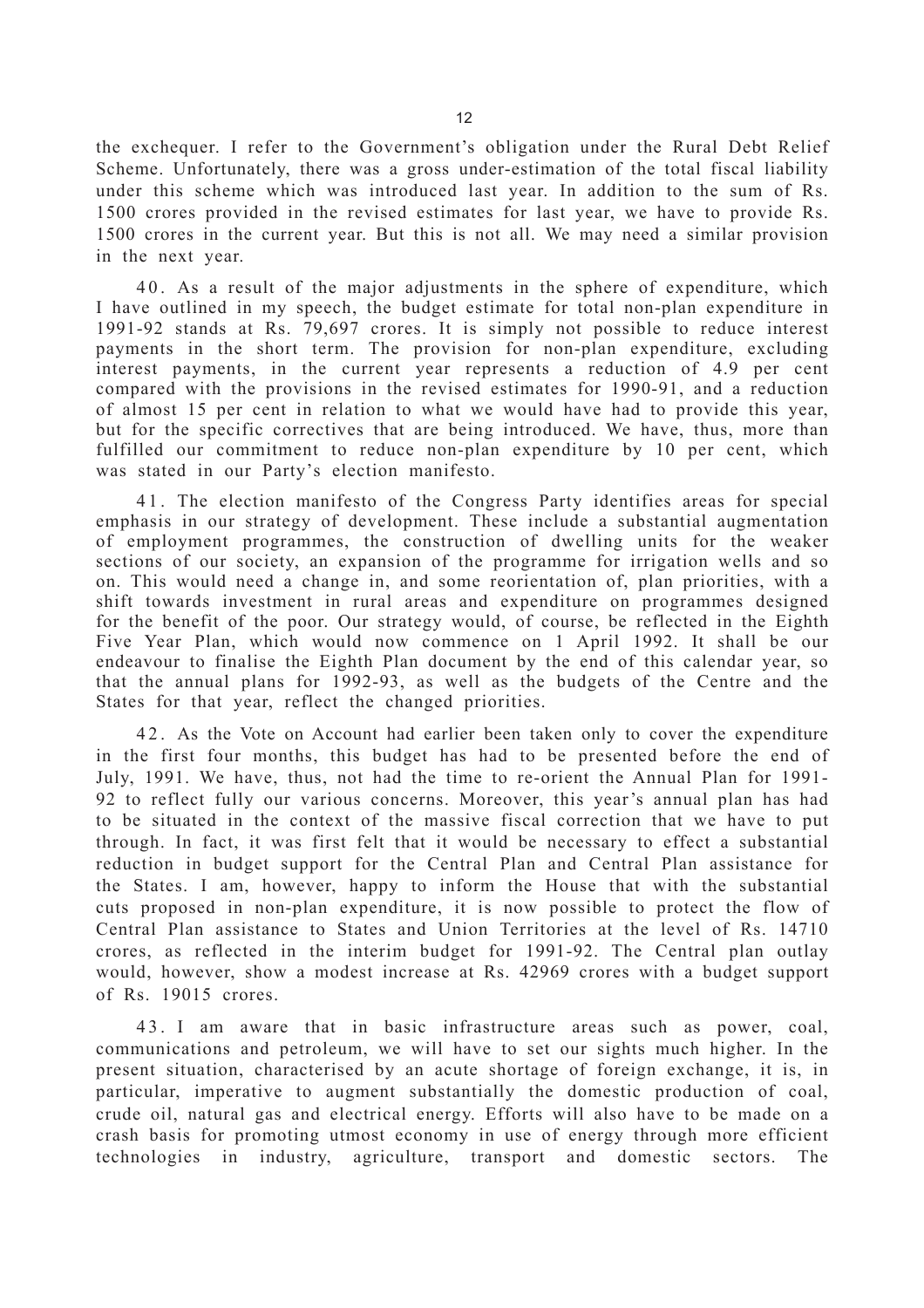transmission and distribution line losses would also have to be brought down drastically from the present high level of 22 per cent. We shall address ourselves to all these tasks once we are through with taking stock of the situation. It is my earnest hope that, by then, thanks to the fiscal corrections now being put through, the resources position would improve, giving us the necessary flexibility. For the present, it has been my endeavour to maintain essential investment through appropriate support for the Central Plan despite binding constraints on the exchequer.

44. In preparing this budget, I have sought to ensure that the burden of fiscal adjustment does not fall on State Governments. It is my belief that the Central Government must set an example by introducing fiscal correctives, and it is my hope that the State Governments would move in this direction as soon as possible. In particular, I would urge them to ensure prompt payment of dues owed by the State Electricity Boards to the National Thermal Power Corporation, Coal India and the Indian Railways. We cannot allow State level enterprises to become an instrument of unplanned and unauthorised transfer of resources from the Centre to the States. That is neither fair nor equitable. This practice must, therefore, stop forthwith. Simultaneously, State Governments must take effective steps to improve their fiscal performance and streamline the working of their public enterprises. They should not expect me to reward fiscal laxity by permitting them to have recourse to unauthorised overdrafts from the Reserve Bank of India. I want them to be an active partner in the accomplishment of the difficult task of restoring the fiscal health of the country.

45. The process of macro-economic adjustment, which is being initiated with this budget, would take at least three years to complete. This adjustment must have a human face. Therefore, during the period of transition, we shall do everything that is possible to minimise the burden of adjustment on the poor. To some extent, the poor would be protected as the rate of inflation comes down. We shall make determined efforts to control inflation and the price rise. The fiscal strategy of this budget will make a major contribution in this regard. In addition, it will be our endeavour to provide protection to the poor in the form of enhanced outlays in the social sectors. Employment creation and poverty eradication in rural India will continue to receive the highest priority. At the same time, Government is committed to the uplift of the weakest and the most vulnerable sections of our society.

46. The plan outlay for the Ministry of Rural Development is being stepped up from Rs.3115 crores last year to Rs. 3508 crores this year. Within this, the outlay for employment programmes alone is Rs.2100 crores. The various employment oriented programmes should make it possible to provide nearly 900 million mandays of employment. If, this year, we are not aiming at the target of 1000 million man-days mentioned in our manifesto it is because the season when there is maximum need for such employment is already over. The Eighth Plan now under formulation will spell out a comprehensive strategy and programmes to achieve the long term employment objectives, and targets such as those relating to the construction of irrigation wells, urban night shelters and Sulabh Shauchalayas, dwelling units for poor backward classes, scheduled castes and scheduled tribes in the villages, mentioned in our Party's election manifesto.

47. The provision for the rural water supply scheme is being stepped up to Rs.758 crores, so as to make it possible to set aside Rs. 250 crores for ensuring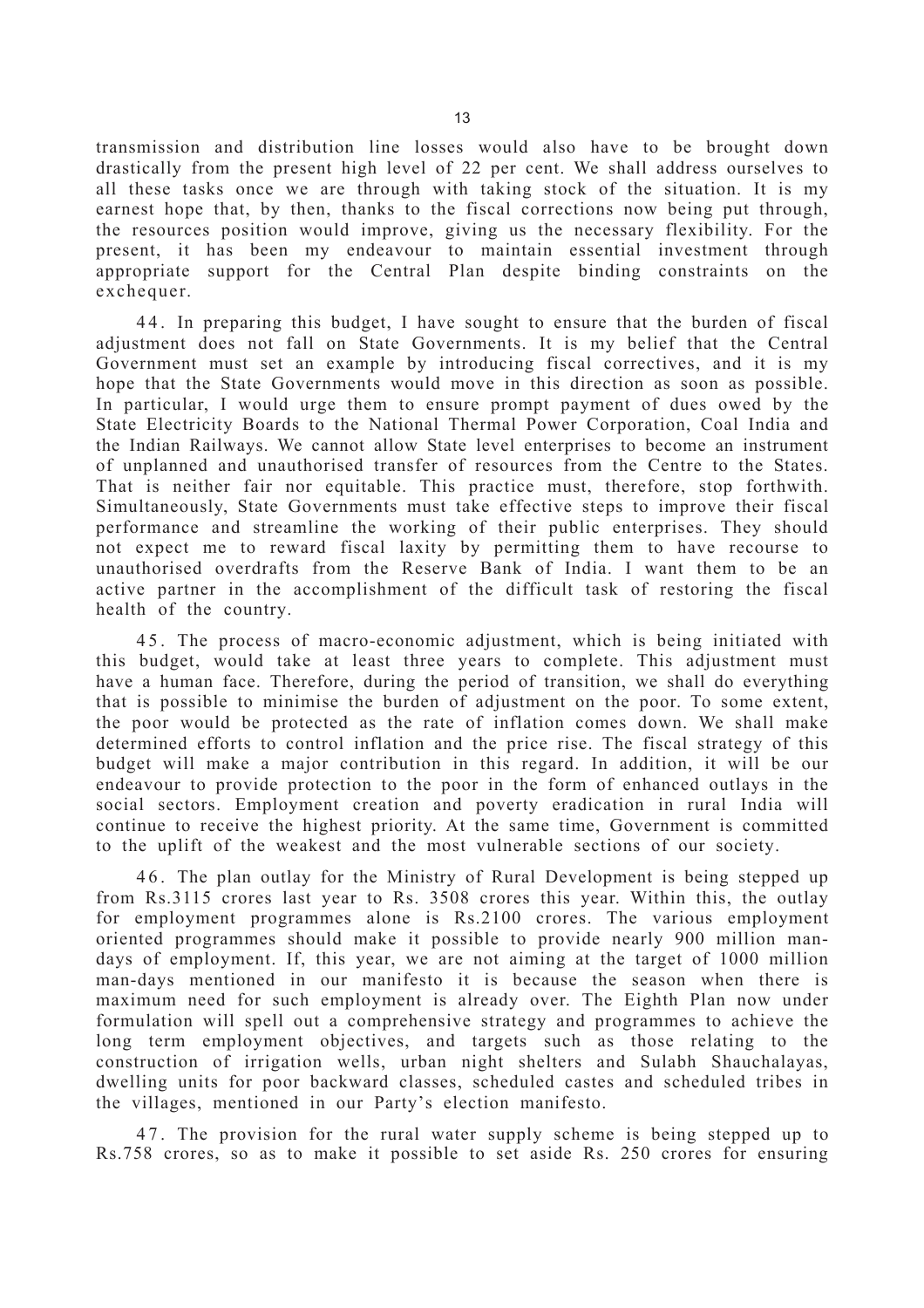complete coverage of 'no-source problem villages' by the end of 1992-93. The earlier expectation was that these villages would be covered only by the end of the Eighth Plan period. The late Shri Rajiv Gandhi had attached great priority to this programme and had set up a Technology Mission for this purpose. The programme, which is now being named after Shri Rajiv Gandhi, will be accelerated. We will ensure that resource constraints do not stand in the way of achieving the target.

48. It is a matter of deep concern that we have still not been able to put an end to the dehumanising practice of manual removal of night-soil. The allocation for this programme has in the past been less than adequate. It has now been decided not only to accelerate the programme for the conversion of dry-latrines but also to step up the allocation for the rehabilitation and retraining of scavengers. Towards this end, the allocation for the programme has been increased by Rs. 25 crores and more funds, to the extent necessary, would be provided during the course of the year. Inclusive of the increased provision for this programme, the total outlay for the programmes of the Ministry of Welfare, which is concerned with the welfare of scheduled castes, scheduled tribes and other weaker sections of our society, is being stepped up from Rs. 364 crores in 1990-91 to Rs. 479 crores in 1991-92. The outlay for the Department of Women and Child Development, dealing with perhaps the two most disadvantaged segments of our population among the poor, is being enhanced from Rs. 330 crores last year to Rs. 400 crores this year. For Health and Family Welfare, I am providing a plan outlay of Rs. 1051 crores in 1991-92 as compared with Rs. 950 crores in 1990- 91.

49. The allocation of resources for investment in social sectors is of utmost importance for the development of human resources. In this context, there is no need for me to emphasise the importance of education, in particular, elementary education. Our efforts to restructure and revitalise the economy can succeed only if we invest in our people. Particular attention has to be paid to the provision of quality education to children belonging to the scheduled castes, the scheduled tribes and other economically and socially backward classes. Children who belong to the category of first generation learners need special care and attention. If the equality of opportunity is to acquire its true significance, quality education must not remain the exclusive privilege of the children of the rich. The Government is committed to ensure that, whatever be our constraints, the programmes of education will not be allowed to suffer for want of financial support. Every effort will be made to ensure that the constitutional directive of providing free and compulsory education upto the age of 14 years becomes a reality before we enter the twenty first century. In the sphere of higher education and technical education, more resources are needed for modernisation and diversification, but, at the same time, an effort must be made to secure optimum results from the existing investments in these institutions. The requirements of education are vast and we shall have to seek innovative ways of finding resources. Budget support provided by the Central Government and the State Governments are an important source, but cannot continue to remain the only source. I am raising the allocation for education from Rs.865 crores in 1990-91 to Rs.977 crores in 1991-92. This allocation is not commensurate with my deep commitment to education and the priority that is attached by the Government to the education sector. I would have liked to do more but we must learn to live with the constraints on the exchequer.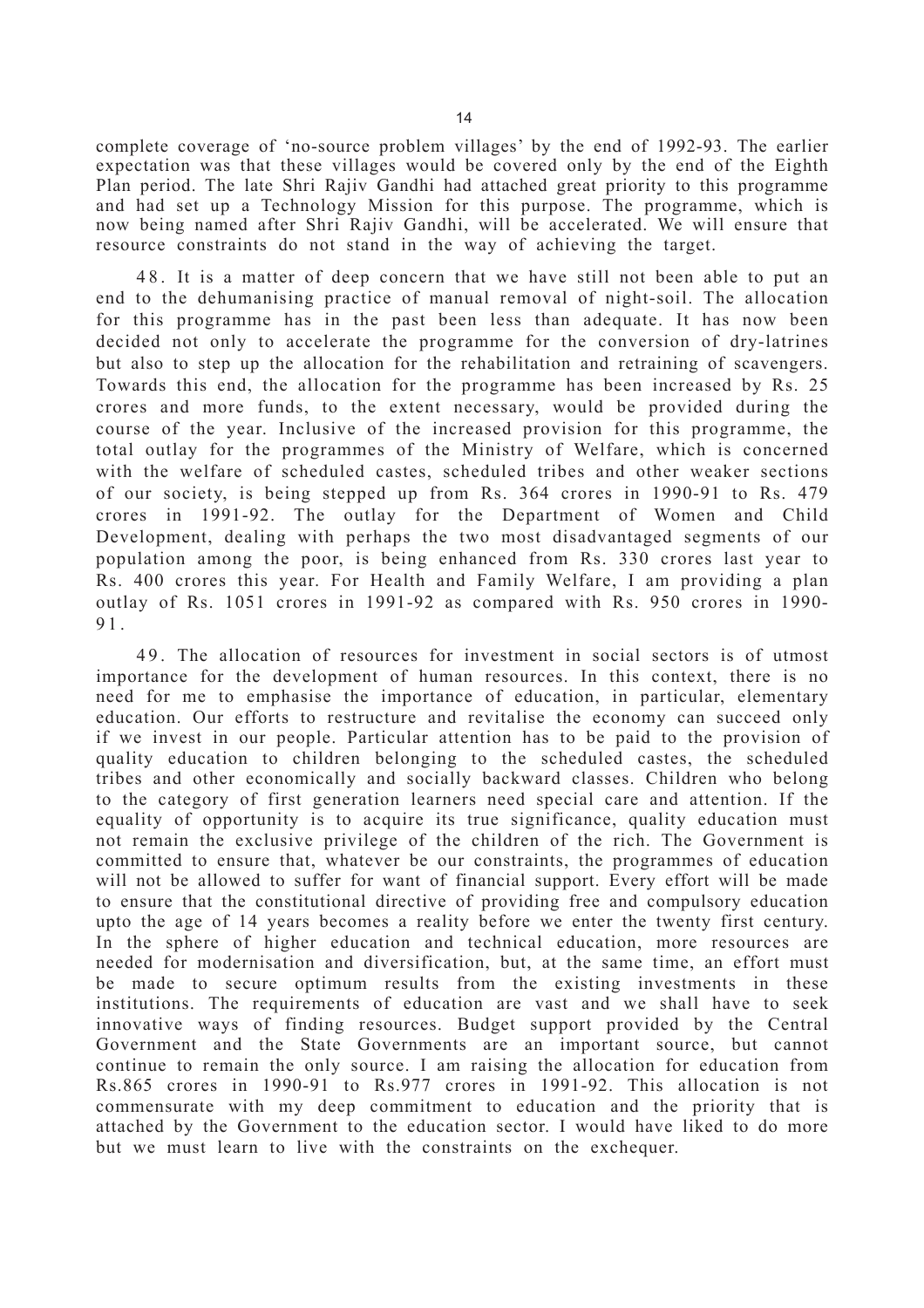5 0 . We have the third largest number of scientists and technologists in the world. Yet, technology development in our country has not been commensurate either with this number or the investments that we have been making in the science and technology sectors in our successive Five Year Plans. This gap would have to be bridged through a suitable reorientation of the Science and Technology Policy and the way paved for relating science and technology more intimately to the requirements of our development, as well as for better upgradation, absorption, adaptation and assimilation of new technologies. This task has become imperative as we prepare ourselves to be an internationally competitive economy.

51. Government has also decided on five new initiatives. The first of these is the establishment of a Corporation for the welfare of the backward classes, a task that the Congress manifesto has included for completion within the first 100 days. The details of the structure and duties of this Corporation are being finalised by the Ministry of Welfare and will be announced before the end of this session.

52. Government will establish a National Renewal Fund, with a substantial corpus. The main objective of this fund will be to ensure that the cost of technical change and modernisation of the productive apparatus does not devolve on the workers. This fund will provide a social safety net which will protect the workers from the adverse consequences of the technological transformation. I visualise that this fund will grow in size and State governments will also contribute to its corpus in due course. The fund will not merely provide ameliorative measures for the workers affected in the course of technical change but, more importantly, provide retraining to them, so that they are in a position to remain active productive partners in the process of modernisation.

53. The third programme relates to the care of children of families affected by communal riots. These riots are a blot on the fair name of our Republic. Our Government is deeply committed to the protection and advancement of all religious and cultural minorities. Effective steps will be taken to prevent recurrence of communal violence. At present there are arrangements to provide compensation of varying amounts to the riot affected families. But experience shows that such compensation does not always protect the interests of children of the riot affected families. These children then grow up into disgruntled and disorganised adulthood. They become an easy prey to the propaganda of anti-social elements and the obscurantist, fundamentalist forces of reaction. To protect the interests of such children, look after their welfare and in particular their education, the Government proposes to set up a National Foundation for Communal Harmony as an autonomous non- government organisation. The Central Government will make a significant contribution to this Foundation in 1991-92. I invite State Governments as well as industry and trade to make liberal contributions for this noble cause.

54. The fourth programme is to promote national integration through a scheme for enabling the youth of each part of the country to go in large numbers and work for short periods in other parts of the country, giving them an opportunity to mingle with people of different regions and languages. A similar step in this direction has already been taken in the Navodaya Vidyalaya Programme. This will now be strengthened and extended on a national basis.

5 5 . The fifth programme relates to promotion of South-South cooperation. We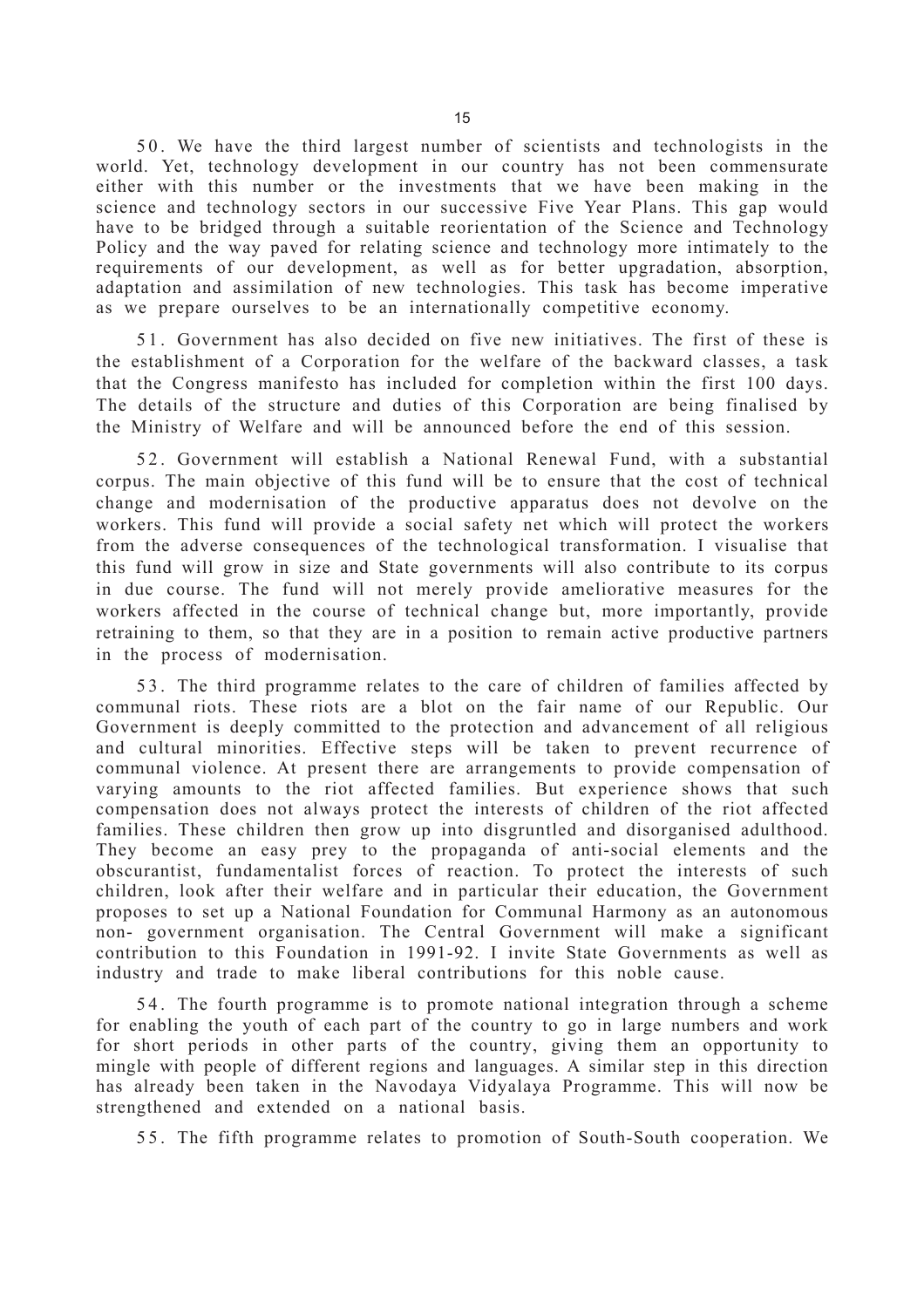as a nation are committed to close cooperation and sharing our development experience, knowledge and expertise with non-aligned and other developing countries. There is immense scope for Indian scientists, technicians, engineers, teachers, social workers and farmers to contribute to the development process in the third world. Our experience in various fields can be of great relevance and assistance to many developing countries particularly in Asia and Africa. It is our hope to arrange for participation of at least 500 volunteers in different nation building tasks, in selected developing countries, in the coming year. The details of the programmes will be worked out and announced before the end of the session.

56. The House will also be pleased to learn that in acceptance of a recommendation of the South Commission presided over by Dr. Julius K. Nyerere, the former President of Tanzania, we propose to set up a National Committee under the chairmanship of the Prime Minister for mobilising public opinion in support of South-South cooperation and for advising our Government for devising concrete action programmes in this regard. This committee will consist of representatives of Government, trade and industry, trade unions and members of learned professions.

57. The Rajiv Gandhi Foundation has been established to perpetuate the memory of the great leader and to promote the ideals and objectives for which he lived and laid down his life. This Foundation, among other things, will lay particular emphasis on research and action programmes relating to the application of science and technology for development, propagation of literacy, the protection of the environment, the promotion of communal harmony and national integration, the uplift of the under-privileged, women and handicapped persons, administrative reforms and India's role in the global economy. As a homage to the late Shri Rajiv Gandhi and in support of the laudable objectives of the Foundation, Government has decided to contribute Rs.100 crores to the Foundation at the rate of Rs.20 crores per annum for a period of five years beginning from the current year.

58. Pending determination of the exact amounts that will be necessary for each of these new initiatives, a lump sum provision of Rs.250 crores has been included in the plan outlay of the Ministry of Finance.

5 9 . The budget provision for total expenditure in 1991-92 is Rs.113422 crores, of which Rs.79697 crores is non-plan expenditure and Rs.33725 crores is plan expenditure.

60. In the sphere of revenue receipts, at the existing rates of taxation, gross tax revenues are estimated at Rs.66218 crores during the current financial year, compared to Rs.58916 crores in the revised estimates of last year. The payment to States of their share of taxes is placed at Rs.15643 crores in 1991-92 as against Rs.14535 crores in the revised estimates for 1990-91. Thus, the net revenue receipts of the Centre, including non-tax revenue, are estimated to increase from Rs.57381 crores in 1990-91 to Rs.65524 crores in 1991-92.

61. In the sphere of capital receipts, market borrowings are placed at Rs.7500 crores this year, which is lower than Rs.8000 crores last year; this is part of a conscious effort to reduce the borrowing of the Central Government which would, in keeping with the past trends, have gone up by about 10 per cent. The net collections on account of small savings are estimated at Rs.8000 crores, which are at the same level as the revised estimates for last year. In addition, the Government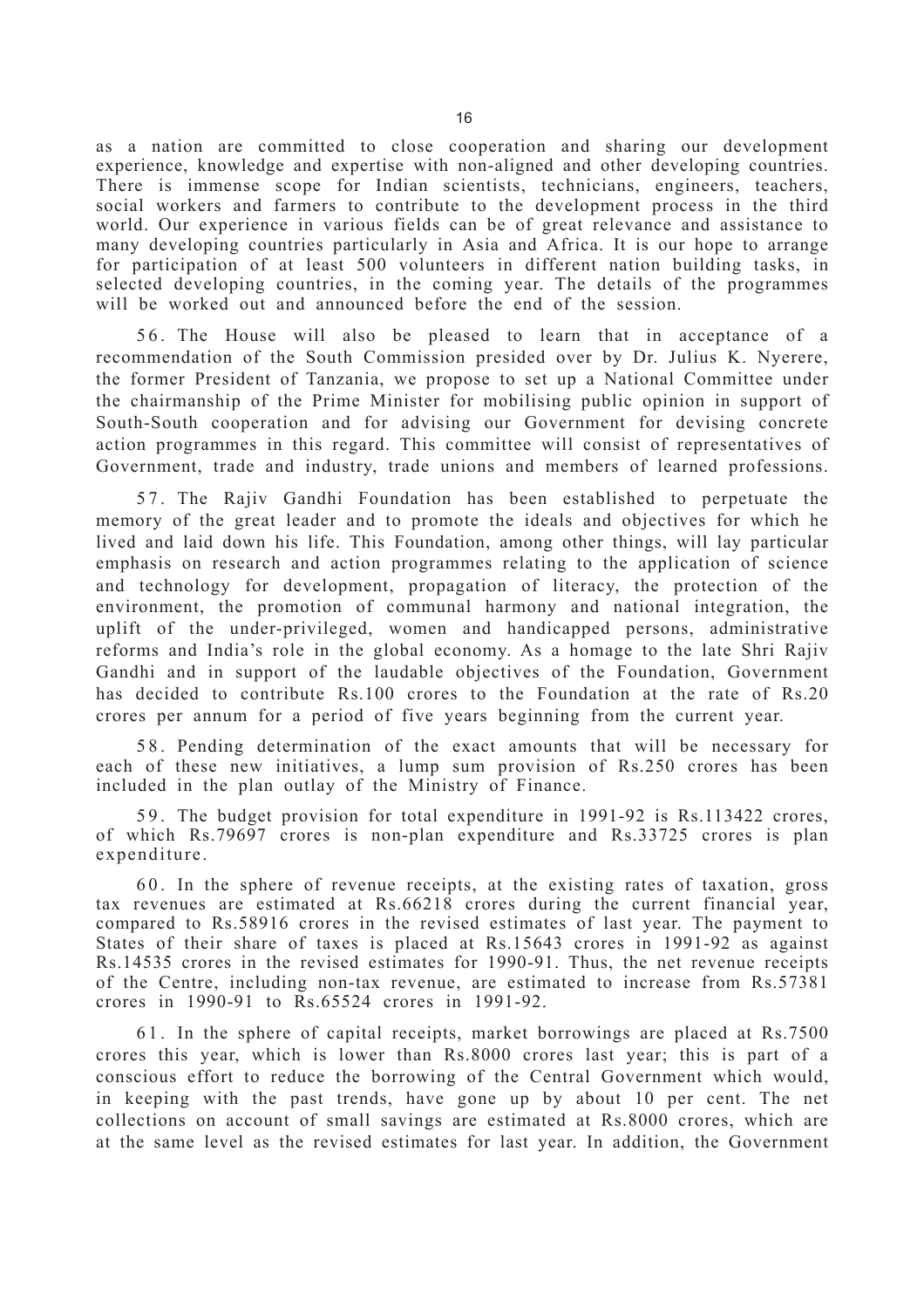has decided to disinvest upto 20 per cent of its equity in selected public sector undertakings in favour of mutual funds and investment institutions in the public sector, which is expected to yield Rs.2500 crores to the exchequer during the current financial year. This disinvestment would broad-base the equity, improve the management and enhance the availability of resources in these enterprises.

62. The net receipts on account of external assistance, excluding grants, are placed at Rs.3510 crores compared to Rs.3984 crores in the revised estimates of 1990-91. While the increase in the loan repayment and interest payment liabilities, as a consequence of the recent exchange rate adjustments, is fully reflected in the budget estimates, the likely increase in the rupee value of external assistance following the exchange rate adjustments is still under assessment. To the extent that these receipts increase, there will also be a corresponding increase in expenditure when the assistance is passed on to the concerned projects or schemes for which such assistance is received. These changes, which will thus be budget deficit neutral, will be incorporated at the stage of revised estimates.

63. Taking into account other changes in receipts and expenditure, total receipts at the existing rates of taxation are estimated at Rs.103698 crores, while total expenditure is estimated at Rs.113422 crores. Therefore, without additional resource mobilisation, the budget deficit is estimated at Rs.9724 crores, the revenue deficit at Rs.15859 crores, and the fiscal deficit at Rs.39732 crores.

## **PART B**

64. Honourable Members would have observed that expenditure adjustment constitutes the core of the proposed fiscal correction during the current financial year. But the process of fiscal adjustment cannot be complete without revenue measures to increase the income of the Government. I now seek the indulgence of the House to present the reliefs, the incentives and the levies in the sphere of direct taxes.

6 5 . The revenue from direct taxes, both as a proportion of GDP and as a percentage of total tax revenues, has registered a steady decline over time. This trend has to be reversed, so as to restore equity in, and balance to our fiscal system. Resources for development must be raised from those who have the capacity to pay. For this purpose, we must place greater emphasis on direct taxes. This calls for increased rates wherever necessary and a better tax compliance. At the same time, rationalisation of the system, which reduces the maximum marginal rate of tax, simplifies the procedures, reduces the plethora of concessions, and brings the average rates of income tax at various levels of income to more appropriate levels, is necessary. The time available before presenting the budget was simply not enough to formulate basic structural changes. Yet, I have made a conscious effort to move one step forward in this direction.

66. Nobody can deny the existence of large scale tax evasion, both in terms of income and in terms of wealth. Unless I find substantial improvement in tax compliance in the next few months, Government will have no choice but to take strong measures to make the tax evader pay a sufficiently high price for such delinquency. Before coming down heavily on tax evaders, I would like to give them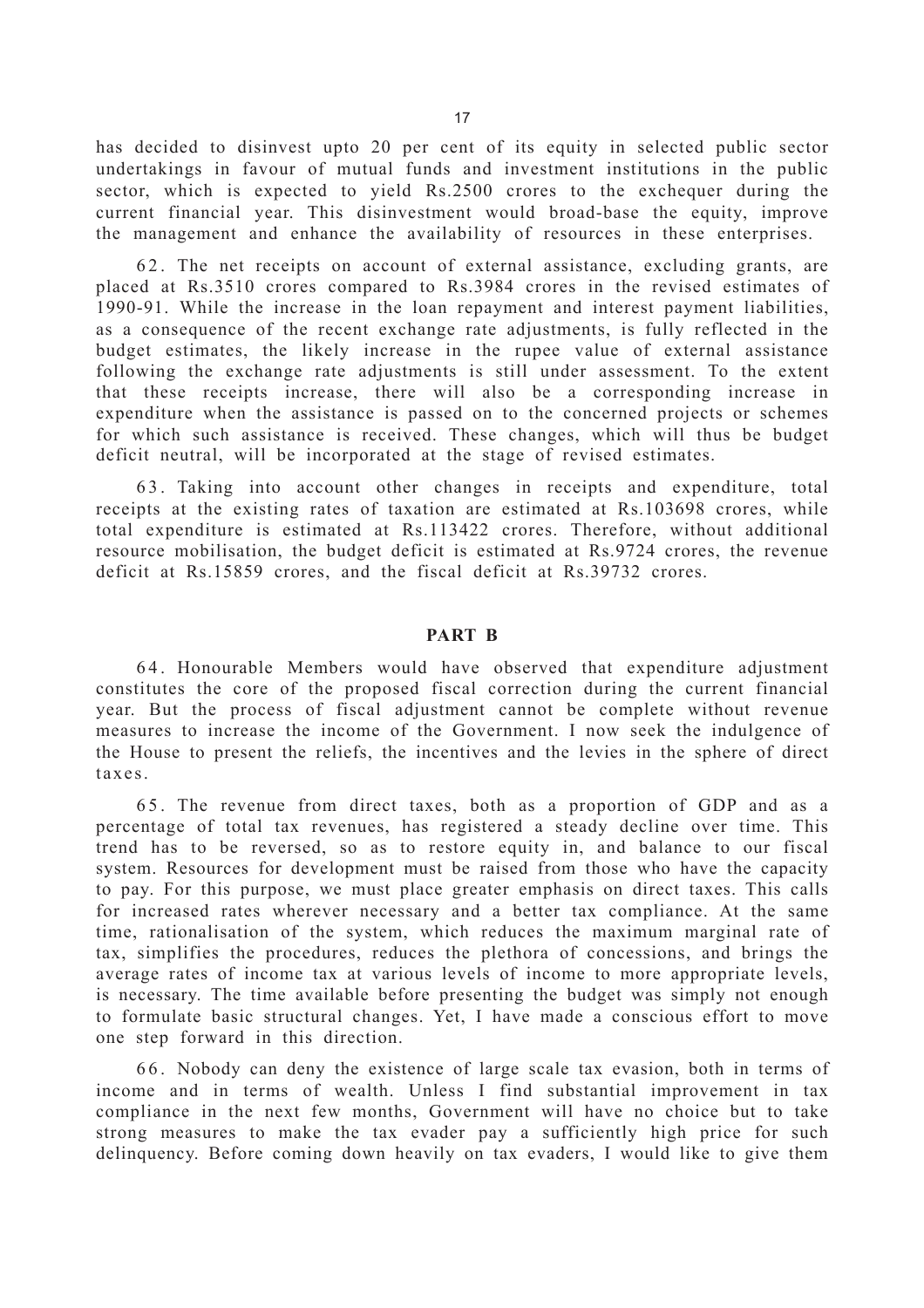a last opportunity to come clean. The black money so mobilised will be utilised for the achievement of social objectives such as slum clearance and low cost housing for the rural poor.

67. I propose to institute a scheme, under which any person would be allowed to make a deposit with the National Housing Bank on or before close of business on 30th November, 1991. Thereupon, forty per cent of such deposit would be deducted and set apart as a special levy, which would form the corpus of a fund in the National Housing Bank. This fund will be utilised for financing slum clearance and low cost housing for the poor, in accordance with guidelines and priorities laid down by the Government. The depositor would be allowed to draw the balance amount in one or more installments through account payee cheques for any stated purpose of his choice. There will be no lock-in period for this deposit. Persons making such deposits will not be required to disclose the source of funds from which the deposits are made. In other words, the monies deposited would be provided complete immunity from enquiry and investigation. The provisions of Direct Tax Laws would, however, apply to the net deposits after deduction of the special levy, from the date of the deposit. The levy itself would not be an allowable deduction in the computation of income of the person concerned. Necessary legislation in this regard will be introduced shortly, in this session of Parliament. The details of the scheme and its date of commencement will also be announced soon.

6 8 . The Income-tax Act contains a provision under which tax payers can avail of the facility of waiver of penalty and interest on the amount disclosed once in a life-time. To those who have already availed of this facility, I propose to give just one more opportunity to disclose their unaccounted incomes. The Finance Bill contains a proposal for making suitable amendments to section 273A of the Incometax Act for this purpose.

69. The Settlement Commission was set up to provide an opportunity to assessees to declare their undisclosed income and wealth. Under the existing procedures, the Commissioner of Income Tax can, on certain grounds, object to admission of an application by the Settlement Commission. This results in unnecessary delay. This provision is, therefore, being deleted. The Settlement Commission will, however, continue to call for and take into account the Commissioner's report, provided it is furnished within a period of six months.

70. Our election manifesto has promised that we will promote reinvestment of profits, by suitable tax exemptions, in areas where there is crying need for massive investment such as low and middle income group housing, highways, roads and bridges, non-conventional energy, school buildings and supply of drinking water. I, therefore, propose to make a provision in the Income-tax Act to provide deduction, in computing taxable profits of a taxpayer carrying on a business or profession, of the entire amount paid for financing projects or schemes promoting social and economic welfare. To ensure optimum use of scarce resources, I propose to set up a National Committee of eminent persons to identify areas requiring support and for recommending specific projects and schemes. A similar deduction will be allowed also in the case of taxpayers not carrying on any business or profession.

71. As a token of my commitment to education and research and in recognition of the significant role they have to play in our development process, I propose to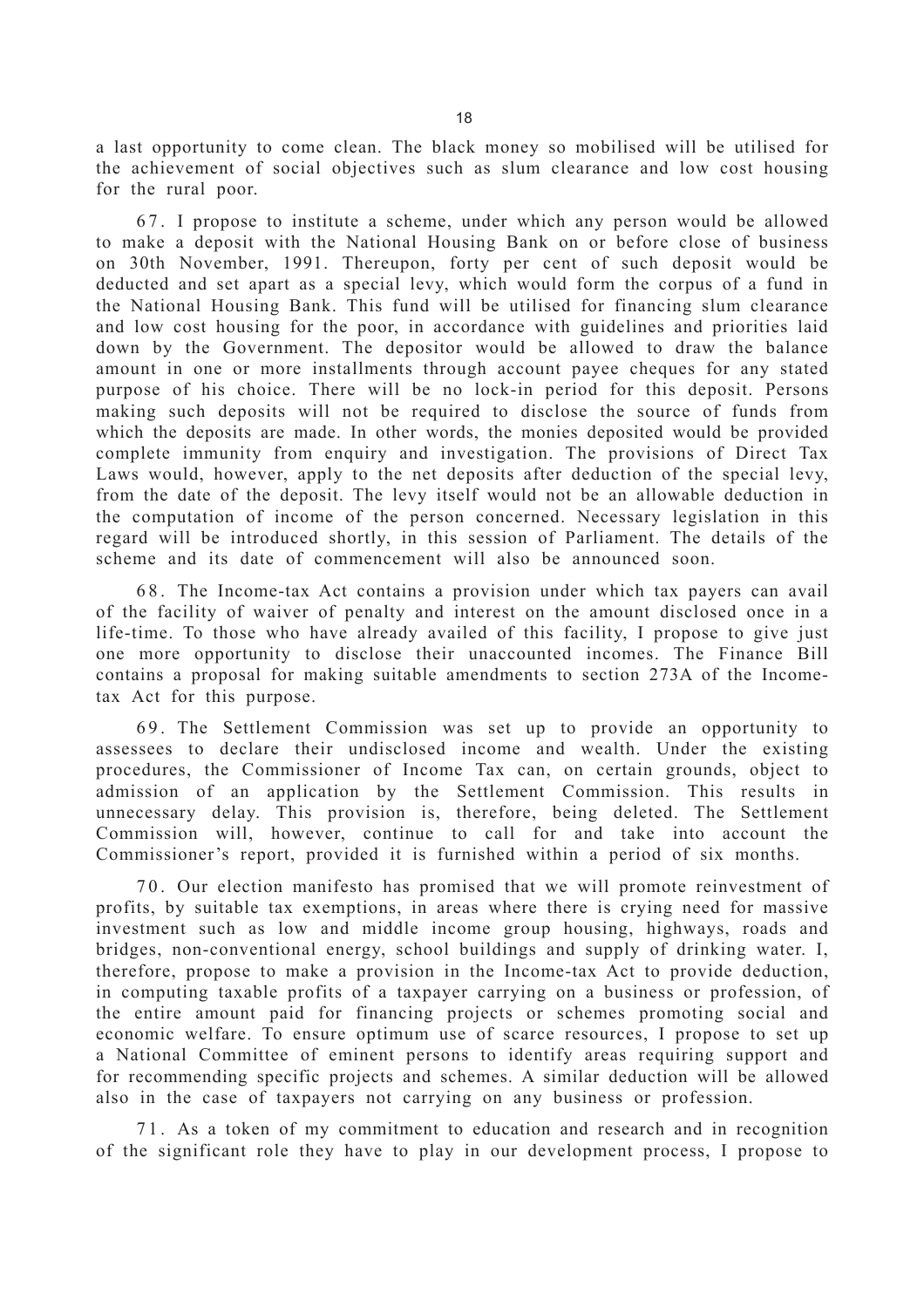extend certain tax concessions that will help in the funding of social science research and provide some incentive to authors and publishers.

72. At present, only taxpayers carrying on a business or profession get deduction for sums paid to any approved university, college or other institutions for research in social sciences related to the class of business carried on by them. I consider that there is a case for providing more tax incentives for social science research. I, therefore, propose to allow the same100 per cent deduction in respect of sums paid for research in these areas whether related to business or not. I also propose to allow this deduction to taxpayers not carrying on any business or profession.

73. The role of books, particularly in the context of our National Literacy Mission as well as the National Education Policy cannot be overemphasized. To encourage publication of better and less expensive books and to give a fillip to the publishing industry, I propose to revive, with effect from the current accounting period, the deduction of twenty per cent of profits from publication of books for a period of 5 years. To encourage the publication of quality text books in various Indian languages I also propose to revive the 25 per cent deduction from professional income of authors of text books in Indian languages. This will also be available for a period of five years, beginning with the current income-earning period.

74. Offshore country funds are emerging as important channels for attracting foreign institutional investment particularly from non resident Indians. India made a beginning in this direction in 1989. Of late, however, there are signs of diminishing interest of foreign institutional investors in off-shore India country funds. The comparative national tax structure is one of the key factors affecting the direction of international financial flow. I, therefore, propose to substantially reduce the rate of tax on dividend income received by the off-shore funds from the units of UTI or other mutual funds and on long-term capital gains from such units. On dividend income the proposed rate of tax will be 10 percent as against the existing rate of 25 percent. On long-term capital gains, I propose to have the same rate of 10 percent as against the effective rate of about 45 percent at present.

75. In the light of our deep emotional involvement with the struggle of the Black majority in South Africa and as a further affirmation of our commitment to South-South cooperation, I propose that donations to the AFRICA FUND be entitled to 100 per cent deduction under section 80G of the Income-tax Act.

76. The Government is committed to the welfare of our unfortunate handicapped citizens. In an effort to mitigate in some small measure their hardship, I propose to increase the deduction available under Section 80 U of the Income-tax Act in respect of totally blind or physically handicapped persons, from fifteen thousand rupees to twenty thousand rupees. The benefit of this tax concession is also proposed to be extended to partially blind persons.

7 7 . Promotion of housing activity ranks high in Government's socioeconomic priorities. Towards this objective, I propose to extend the benefit of tax rebate under section 88 of the Income-tax Act also to contractual schemes floated by public housing corporations like HUDCO and State Housing Boards along the lines of the Home Loan Account Scheme of the National Housing Bank. Further, the tax rebate under section 88 will also be available in relation to installment/repayment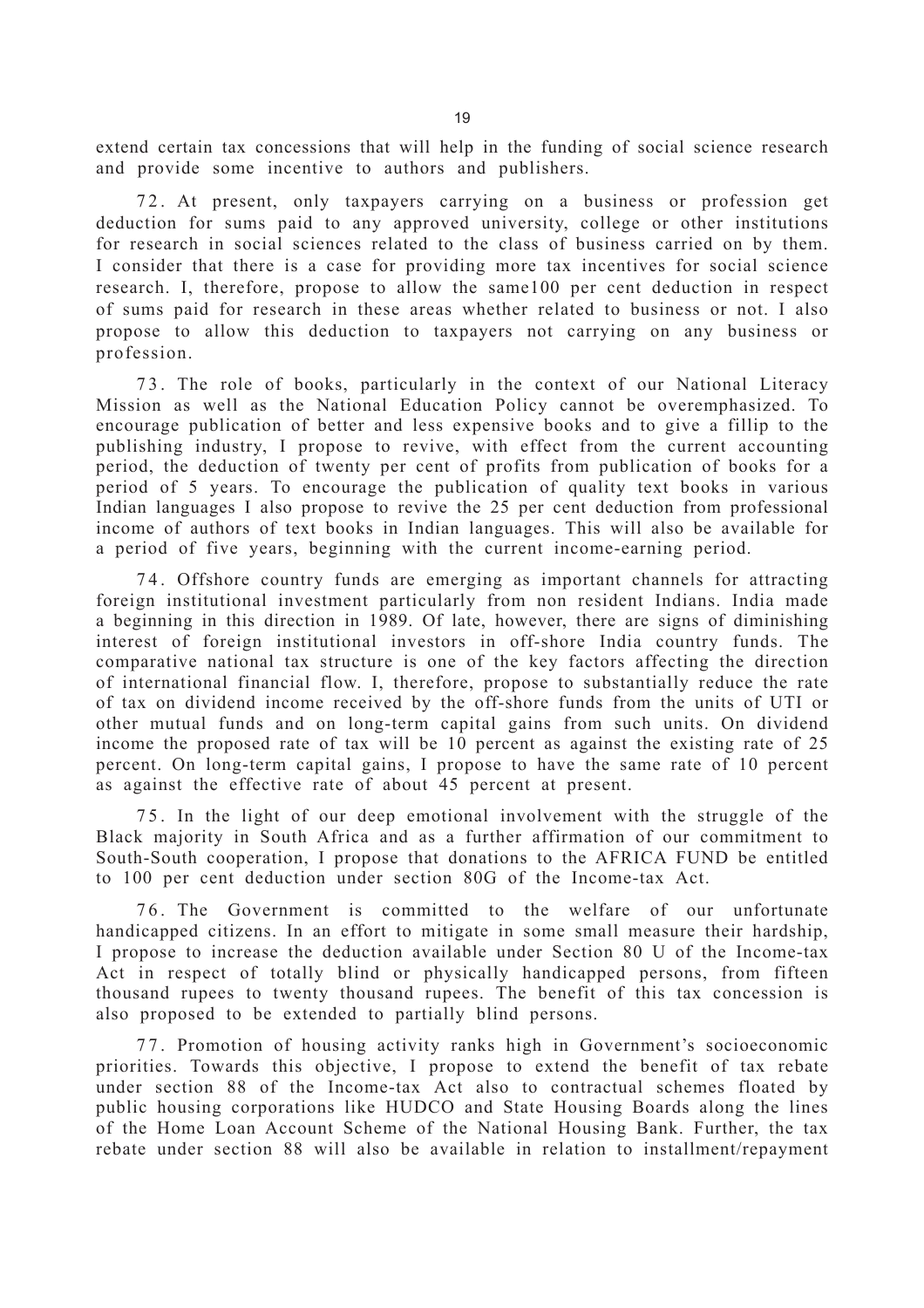of loans towards cost of land and also in cases where the house was purchased or constructed before 1st April, 1987.

78. Our software industry has made considerable progress in recent years. However, there is still a vast unexploited potential for growth. It is time we make all-out efforts to capture the overseas software market. With this objective, I propose to extend the tax concession under section 80HHC of the Income-tax Act to export of software. With this concession, the exports of this industry should register rapid growth.

79. I also propose to extend the concession under section 80HHC to the export of processed minerals.

80. I consider that scientific, technical and professional skills, knowledge and experience possessed by our professionals in various fields like architecture, accounting etc. have an increasing capacity to earn foreign exchange for the country. Many of them carry on their professions as individuals or partnership firms. To enable them to benefit from the tax concession available under section 80-O, I propose to extend, to the non-corporate assessees, the concession presently available only to the corporate sector.

81. In order to encourage development of tourist infrastructure in regions where such facilities are almost non-existent today, I propose to exempt from Expenditure Tax for a period of ten years expenditure incurred in new approved hotels set up in hilly and other remote areas. I also propose to allow to such hotels a deduction of 50 per cent from their profits instead of the normal 30 per cent under section 80-I, subject to certain conditions.

82. As a token of my appreciation of the role of a healthy capital market in the development of our economy, I propose to raise the basic deduction of Rs 10,000 now available under section 48 of the Income-tax Act in respect of long-term capital gains to Rs 15,000.

8 3 . As indicated earlier, I wish to take some positive steps to reverse the trend of decline in the proportion of direct tax revenues to total revenues. I therefore propose to raise additional resources this year through a greater reliance on direct taxes. I now turn to my proposals for ensuring better tax compliance and moblising revenues through the imposition of additional taxes.

84. To enable the Government to identify income earners, most of whom would not otherwise declare their income or would not declare their full income, I propose to extend the scheme of tax deduction at source to cover new areas of payments in the nature of commissions, interest paid by banks on time deposits and withdrawals from the National Savings Scheme. To minimise the inconvenience for small depositors, tax will be deducted at source only in respect of payments in excess of Rs.2500 per year. Those receiving payments in excess of the limit but not having taxable income will have the facility of collecting payment with no tax deduction by filing a declaration in the prescribed manner.

85. The present provision for offsetting short-term capital losses against income leads to tax avoidance. I, therefore, propose that any loss on transfer of a capital asset will be set off only against gain from transfer of another capital asset. This is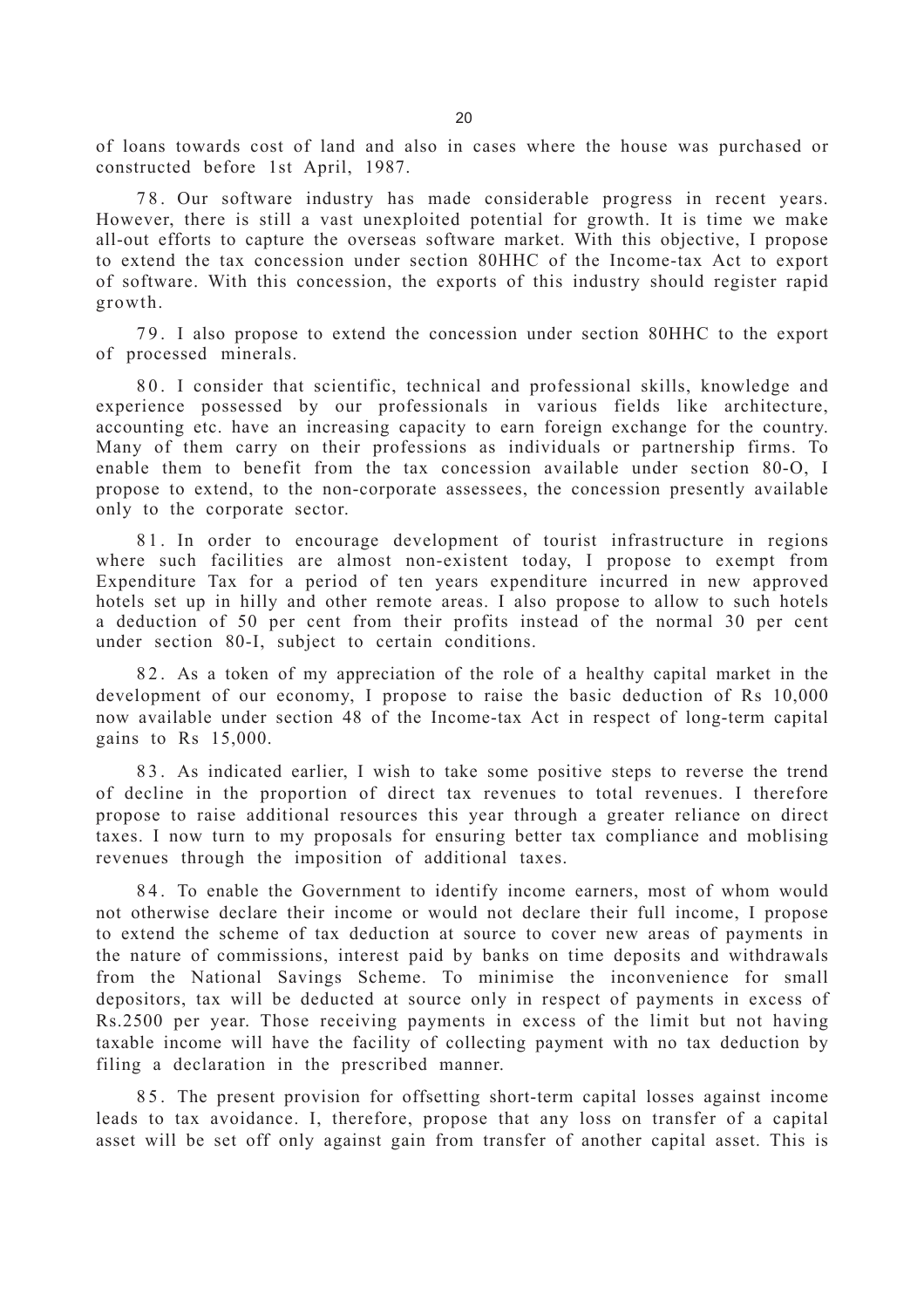only logical. It should also stop the practice of buying short-term capital losses being resorted to by some unscrupulous tax payers.

86. Over the years, those with an instinct for gambling have increasingly patronised the races. I propose to withdraw the income-tax exemption of Rs.5000 in respect of earnings from races, including horse races. I am sure that persons who place bets will now also have the added pleasure of sharing their earnings from races with the Government.

87. Professor Kaldor once observed that no civilised society should have a maximum marginal rate of income tax higher than 45 per cent. We are firmly committed to a tax system which is simple, credible, yet progressive, in which people realise that honesty is the best policy. I expect to make a beginning in this direction as soon as we can overcome the present fiscal difficulties. I am confident that this process can be completed before the end of the five year term of our Government. Tax payers can help to accelerate the process of tax reform if all of them resolve to pay their income-tax dues fully and promptly. In the midst of a fiscal crisis however, such a change is not feasible. We must wait for better times. The best I can do under the circumstances, is what I propose to do this year : keep the personal income-tax rate structure including the surcharge unchanged. That I have not added to the burden of the taxpayer is, in itself, a relief.

88. I have received several representations that wealth-tax rates need to be rationalised. I see considerable merit in these representations. However, taking into account the needs of revenue and also for want of time, I propose to make no change in the rates of wealth-tax.

89. For the purposes of levy of wealth-tax, the rules of valuation of assets aim at capturing their market value, or near about, as on the valuation date. I find that a distortion has crept into these rules. When an individual holds any asset in his name its valuation is at the market value. However, if a group of persons holds its assets through an investment company the taxable value of these assets gets reduced considerably because it is based on the book value and not on the market value. I, therefore, propose to remove this anomaly by providing that in valuing unquoted shares of an investment company, the break-up value of the share will be determined after revaluing the assets of the company at their market value.

90. I feel disappointed that the phenomenal growth in the output, value added and profits of the corporate sector, in recent years, has not been appropriately reflected in corporate tax collections. The experience of the preceding financial year, in particular, is a matter of serious concern. I am, therefore, raising the corporate tax rate for widely held companies, from 40 to 45 per cent. A corresponding increase of 5 percentage points from 45 to 50 per cent is being made in the corporate tax rate for closely held companies. I also propose to continue the existing surcharge of 15 per cent.

91. The traditional distinction in corporate tax rates between trading companies and industrial companies has outlived its utility. I therefore propose to remove this distinction.

92. I recognise that in the medium term the rates and structure of corporate taxation have to be consistent with the needs of an economy aiming to become internationally competitive. I shall attend to this task as soon as we have overcome the present fiscal crisis.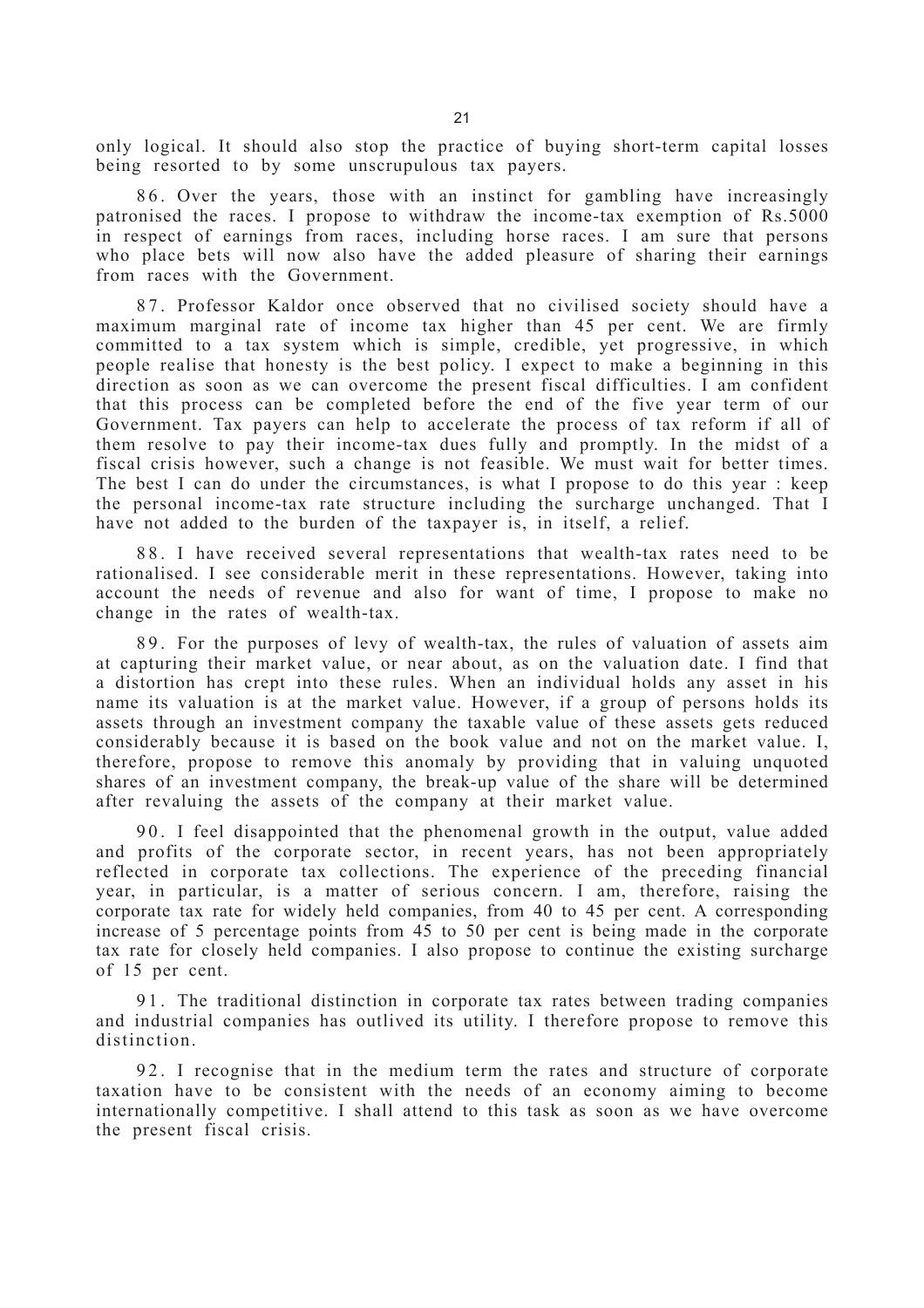93. In our economy, labour is abundant and capital is scarce. These economic realities have to be reflected in our fiscal policy. Yet, over the years, the Indian economy has witnessed a disturbing shift towards greater capital intensity in production. This has led to distortion and avoidable hardship in cases where labour is replaced, or employment potential reduced, by resort to capital intensive methods of production, even in cases where such a shift is not justified on other economic and technical considerations. Fiscal incentives have been conducive to such a shift. While there can be no compromise with the imperatives of technological upgradation and continuous modernisation, the tendency towards excessive capital intensity in our industry must be checked.

94. The rates for depreciation prescribed in 1987, in relation to plant and machinery, are far too generous and provide much more than is needed to compensate for wear and tear. These rates of depreciation do not reflect the true economic life of business assets. An asset would be almost fully written off in six years at the present rate of 33.33 per cent applicable to the bulk of plant and machinery. I think an eight year period would be more reasonable taking into account the pace of technological change in India, the true economic life of the business assets, and the need to discourage tax induced replacement of assets. Therefore, I propose to reduce the general rate of depreciation for machinery and plant from 33.33 per cent to 25 per cent. I also propose to reduce the rate of depreciation for aeroplanes, motor buses, motor taxis and some other equipments from 50 per cent to 40 per cent, which would mean almost complete recoupment of cost in six, instead of five years. However, to encourage use of energy saving devices and renewable energy devices, I propose to continue to provide 100 per cent depreciation on such items of plant and machinery as also some others. Further, I also propose to restrict the rates of depreciation to 50 per cent of the normal rates of depreciation in cases where the asset is used for less than 6 months in a year.

95. Tax support to special institutions may be necessary in their nascent stage. However, it should not be extended in perpetuity. Such institutions must strive to become self-reliant. The Industrial Development Bank of India (IDBI) has been enjoying complete tax exemption in respect of its income since its inception, unlike other public financial institutions. I propose to withdraw this tax exemption, which is no longer necessary.

96. In 1987, the Government had introduced a tax on ostentatious expenditure. It is in the form of a tax of 20 per cent of expenditure incurred in hotels where the room rent exceeds Rs.400 per day. I propose to extend the coverage of this tax to the expenditure incurred in restaurants providing superior facilities like airconditioning. This tax will be levied at the rate of 15 per cent of such expenditure.

97. In view of the binding fiscal constraints and the need to mobilise resources, I propose to revive the interest-tax which was first introduced in 1974 and withdrawn in 1978, re-introduced in a modified form in 1980 and finally withdrawn in 1985. I am enlarging, slightly, the coverage of this tax. The new tax will be levied on the gross amount of interest received by all banks, financial institutions and nonbanking financial companies in the corporate sector on loans and advances made in India. These institutions would reimburse themselves by making necessary adjustments in the interest rates charged from borrowers. The proposed tax is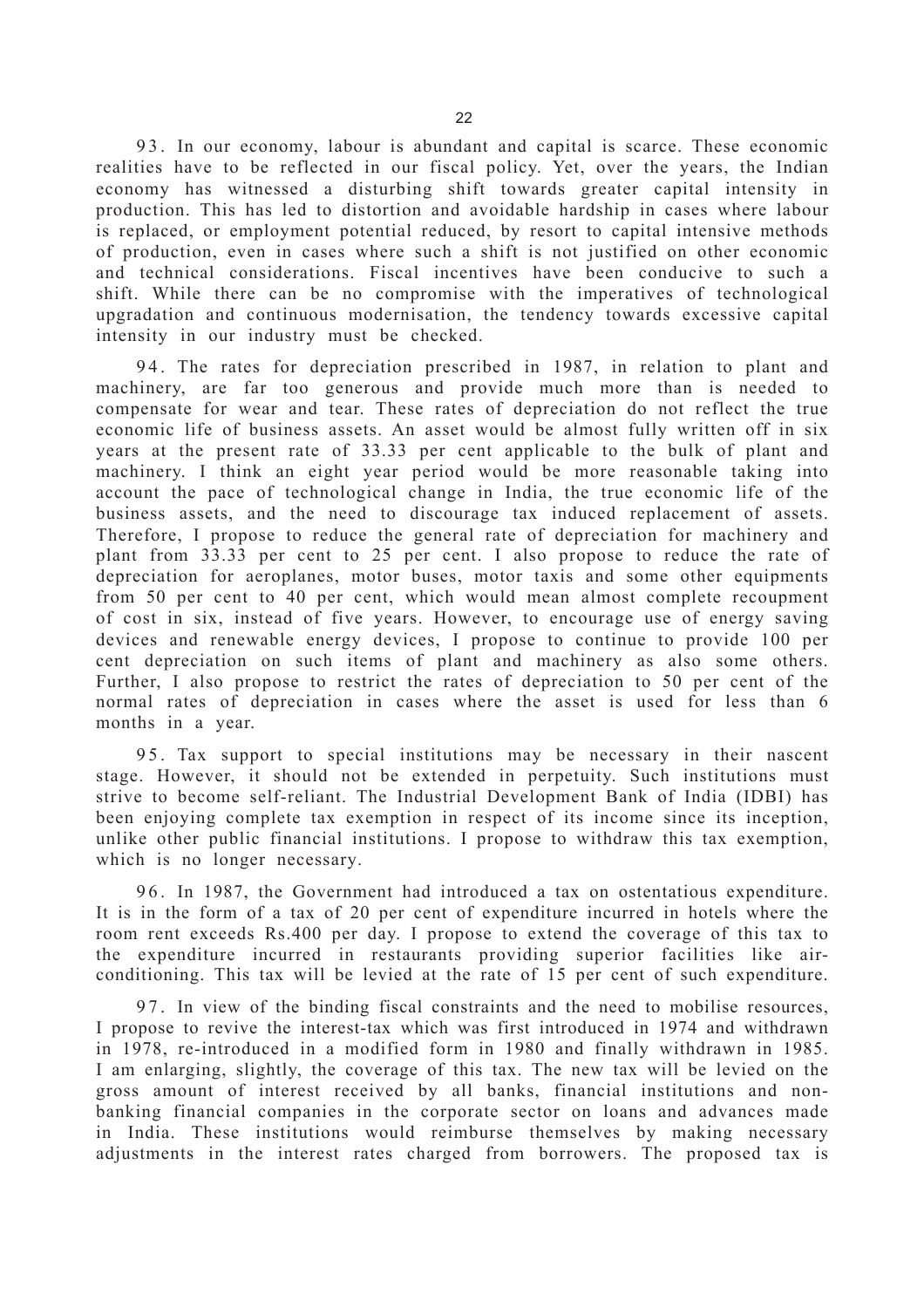expected to raise the cost of borrowing and yield revenue to the Government. It should, therefore, have both monetary and fiscal impact.

98. The proposed tax will be levied at the rate of 3 per cent of the gross amount of interest earned by banks, financial institutions and financial companies on loans and advances made in India. Interest received on transactions between the various credit institutions will be exempted from the proposed tax. The proposed tax will operate prospectively and interest accruing before 1st October, 1991 will not be taxed. The proposed tax will be allowed as a deduction in computing taxable income under the Income-tax Act.

99. I do not propose to take up the time of the House with other minor changes in the Direct Tax Laws.

100.My proposals on direct taxes are estimated to yield a net revenue gain of Rs.2139 crores. Of this amount, Rs.97 crores will accrue to the States.

101.Honourable Members of the House are aware that the balance of payments situation is exceedingly difficult. In order to attract larger inflows of foreign exchange, I propose to introduce two schemes.

102.Under the first scheme, I propose that remittances in foreign exchange can be made to any person in India. Even if the remittance is received as a gift by the donee in India, it would not be subjected to gift tax. The source of funds out of which the remittances are made would not be subject to scrutiny under the Direct Tax Laws and Exchange Control Regulations. In other words, I propose to provide immunity for such remittances under these laws. The provisions of Direct Tax Laws will apply in the normal manner to the rupee proceeds of these remittances. The scheme will come into immediate effect and will be open until close of business on 30th November 1991. The details of the scheme will be announced by the Reserve Bank of India. I also propose to introduce the necessary legislation in this regard as early as possible before this House.

103.Under the second scheme, the State Bank of India would issue India Development Bonds to be denominated in US dollars. These bonds will be available for purchase by non-resident Indians and their overseas corporate bodies. There will be no ceiling for investment in these bonds which will have a maturity period of five years. The bonds will be fully transferable among non-resident Indians. Interest from the bonds will be exempt from income tax. The bond itself would also be exempt from wealth tax until maturity. For the non-resident holder, the face value of the bond and the interest thereon would be repatriable with exchange rate protection. The bonds can also be gifted to residents, who would be provided with amnesty and immunity, as in the first scheme for inward remittances. Such amnesty and immunity will be available only to the first resident donee. The gift would be exempt from gift tax. The resident donee bond holder would also be entitled to exchange rate protection, and the same exemption from income tax and wealth tax, until maturity, but the proceeds will be paid only in rupees in India and would not be remittable abroad. The bonds will be available for sale at all important branches of the State Bank of India abroad until close of business on 30th November 1991. The details of the scheme will be announced by the Reserve Bank of India. I would also bring before this House the necessary legislation at the earliest.

104.In formulating my proposals on indirect taxes, I have kept in mind the wider context. In keeping with the promises made in the election manifesto of our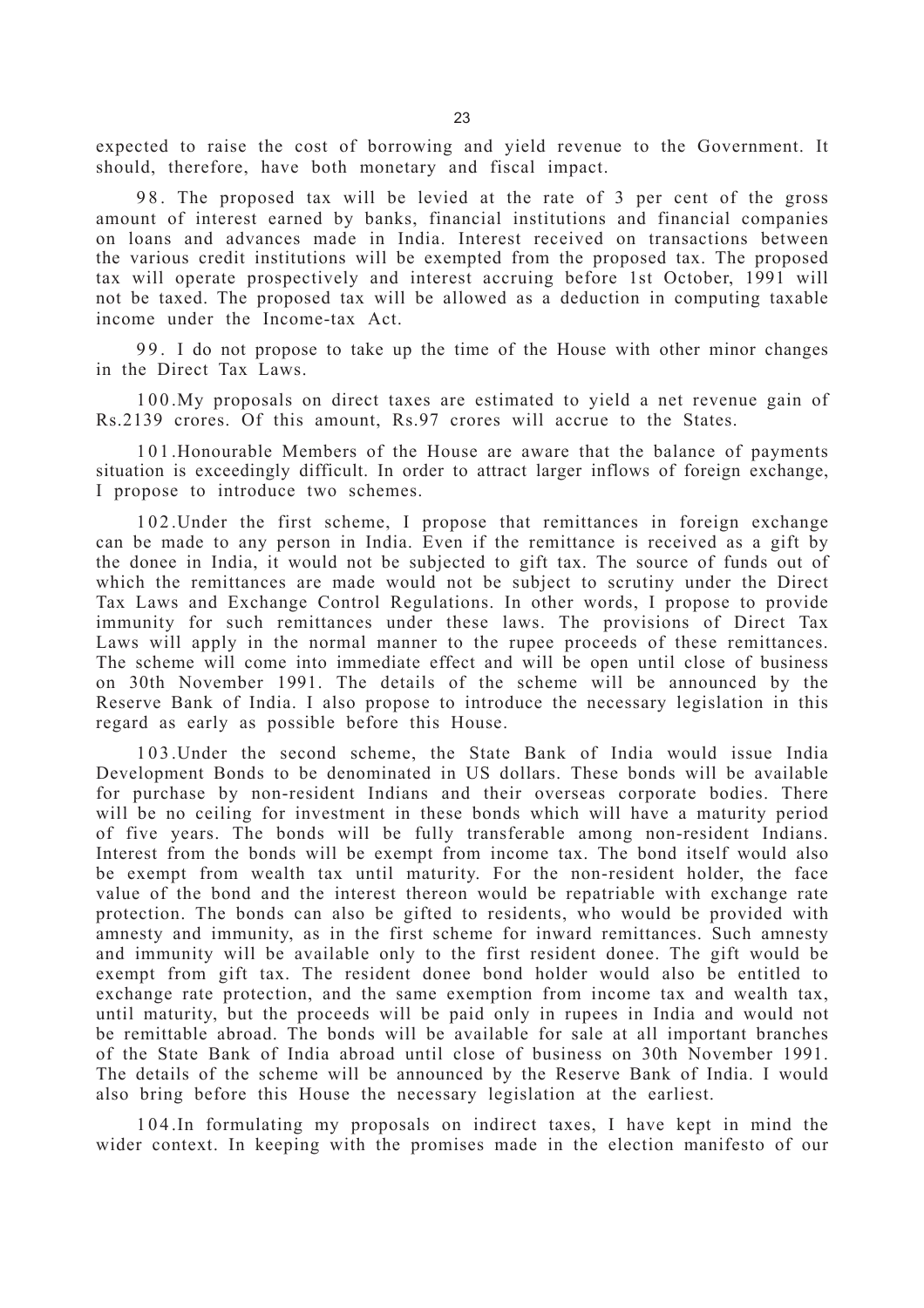party, we have also to ensure that prices of essential commodities and goods used by the common man are kept well under check. Conspicuous consumption must be curbed and the burden of taxation should be borne by the more affluent sections of the society. In the light of these imperatives, I have attempted to structure the proposals for customs and excise levies in a manner that indigenous industries are encouraged, and, at the same time, imports of items required for export production are not thwarted. In the long term, if revenues are buoyant and tax compliance improves, I expect to bring down the rates of customs and excise levies. Even now, some moderation in import duties is being attempted and a more broad-based effort may be attempted to streamline the structure and reduce the rates in the next budget. I have also tried to ensure that the proposed changes improve competitiveness of the industrial sector, particularly the export oriented industries.

105.It is my intention to rationalise and simplify the procedures, rules and regulations pertaining to indirect taxes, so that the delays in the system are eliminated, and the interface between the tax collector and the tax payer is reduced to the minimum. Given the paucity of time, it has not been possible to undertake such an exercise in this budget, but we should be able to formulate concrete measures soon as a part of structural reforms in the tax system.

106.Recent years have witnessed an excessive reliance on indirect taxes for additional resource mobilisation. This escalates costs, fuels inflation and is regressive in its impact. Therefore, I have not relied on indirect taxes as the major source of resource mobilisation. Indeed, the overall impact of my proposals for customs and excise levies is revenue negative in so far as the Central Government is concerned.

107.In the sphere of customs duties, over time, the objective of protection for infant industries and the need to raise revenues have led to a situation where import duties prescribed for certain items are inordinately high and, in several cases, more than 300 percent. As a measure of reform, I propose to reduce the ad valorem rate of basic plus auxiliary duties of customs to a maximum of 150 per cent where it is more than that at present, thereby eliminating the tariff peaks above 150 per cent. The only exceptions that would remain hereafter are imported alcoholic beverages and passenger baggage. The revenue loss on this account would be Rs.132 crores in a full year.

108.In view of the deterioration in the fiscal situation last year, auxiliary duty of customs was increased across-the-board, with effect from 15th December, 1990, so as to mobilise additional resources. The increase was not quite rational and was asymmetric in its incidence. In some cases, the auxiliary duty went up by 20 percentage points - from 5 per cent to 25 per cent and from 30 per cent to 50 per cent, while in some others, by just 5 percentage points i. e., from 45 per cent to 50 per cent. This steep and uneven increase imposed a very high burden of duties on certain items, and also led to distortions in the overall rate structure. In order to remove the anomalies which had been created and rationalise rates of duties, I propose to give a duty relief of 10 percentage points to almost every item which suffered an increase of 20 percentage points. Moreover, on certain items, which are important from the point of view of environmental protection, export promotion, saving of foreign exchange and so on, I propose to roll back the rates to levels prevailing before 15th December, 1990. These items include waste paper, wood in the rough, jigat used in the manufacture of Agarbattis, ethylene, machinery for fuel injection equipment and certain items of machinery for printing and the newspaper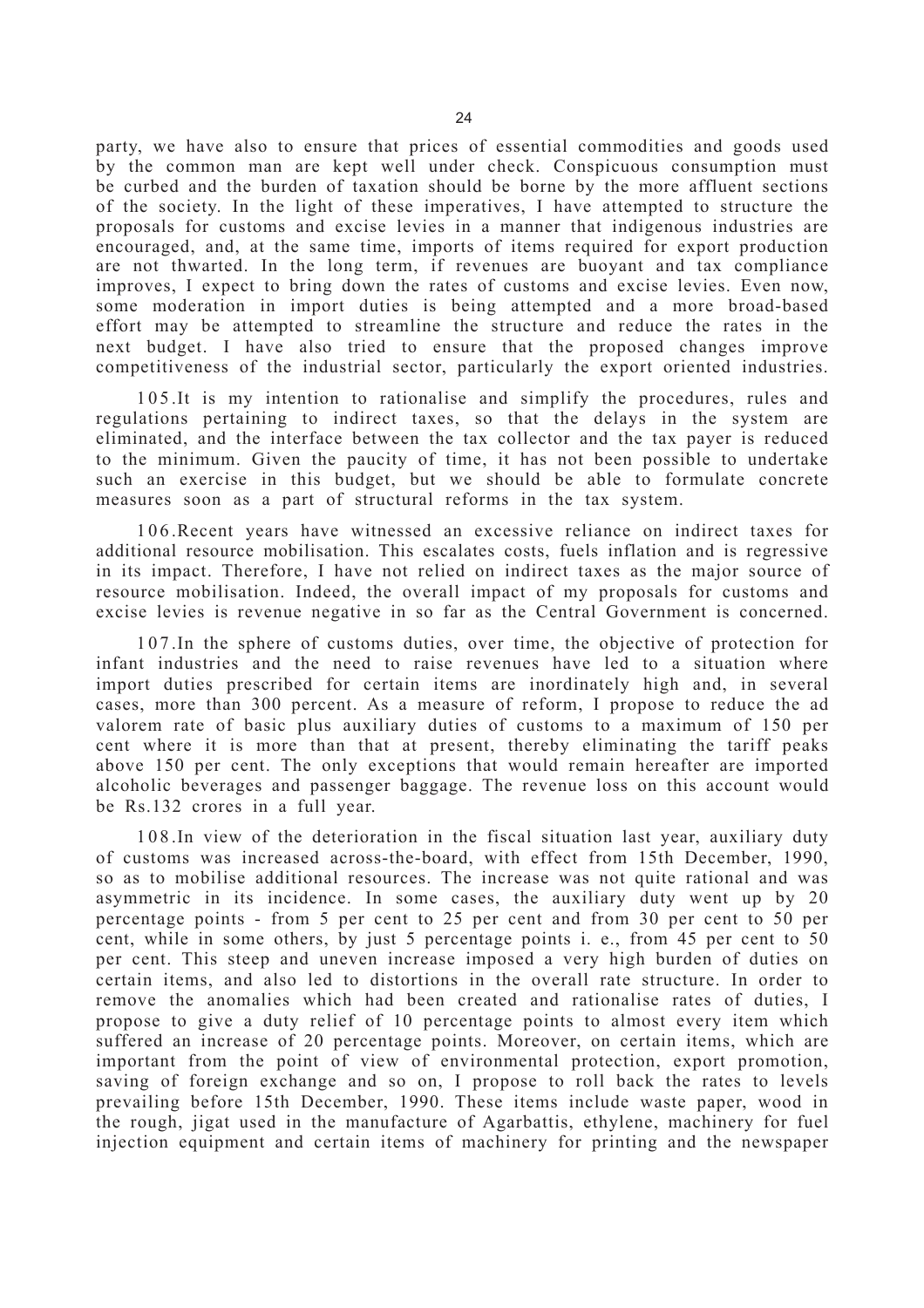industry. These proposals will result in a revenue loss of Rs.472 crores in a full year.

109.The prevailing rates of import duty on capital goods for general projects and machinery are, in general, high. While I cannot make a substantial reduction at this stage because of the revenue implications, which are considerable, I propose to reduce the level of duties from 85 per cent to 80 per cent. In tandem, the rate of duty on their components is also being reduced by 5 percentage points, from the existing levels of 65 or 70 percent. This proposal would mean a revenue loss of Rs. 167 crores in a full year.

110.A technology upgradation scheme was launched in 1987 by the late Shri Rajiv Gandhi. Under this scheme, fiscal relief was provided on import of capital equipment for the manufacture of power generation equipment, paper machinery, textile machinery and many others to promote domestic production of such machinery. The scheme has been instrumental in bringing about considerable improvement in the quality of machines produced in India. In order to give a further thrust to the scheme, I propose to expand the list of machinery items which will now attract a concessional duty of 50 per cent. The revenue loss on this account is estimated at Rs. 5 crores in a full year.

1 1 1 .We have recently taken several innovative steps to give an impetus to our exports. I would now like to outline some fiscal measures which will give a further boost to the export effort.

112.At present 100 per cent export oriented undertakings or units in a free trade zone are allowed to divert a certain proportion of their production to the domestic market. However, the present stipulation, that excise duty payable must be equal to the import duty, has proved to be a deterrent. These units have to be fostered if they are to compete effectively in the international market; for this purpose they should not be prevented from creating a niche in the domestic market. Accordingly, I propose to reduce the excise duty on the goods, permitted to be sold in the domestic market under the scheme, to a level which would be equivalent to half the import duty leviable on such goods subject, inter alia, to the condition that the duty would not be less than the excise duty levied on similar items produced in the domestic tariff area.

1 1 3 .To promote the growth of the marine products industry, fiscal relief has been given by way of customs duty concession on specified machinery items required by this industry. I propose to extend the duty concession to a few more items of such machinery. Out of my concern for the welfare of our fishermen, I also propose to fully exempt from excise duty specified yarns which are generally used for making fish-nets.

114.In order to encourage the growth of the finished leather industry and also as a measure of export promotion, I propose to reduce the basic and auxiliary duties of customs on polyurethane film and foil, as well as polyols from 150 per cent to 40 per cent. The duty on isocyanates is being reduced from 120 per cent to 40 per cent. The import duty on two important leather preservatives, namely TCMTB and PCMC, is being reduced from over 150 per cent to 50 per cent. These preservatives will replace certain other chemicals which are suspected to have carcinogenic effects. I also propose to extend the concessional duty, available at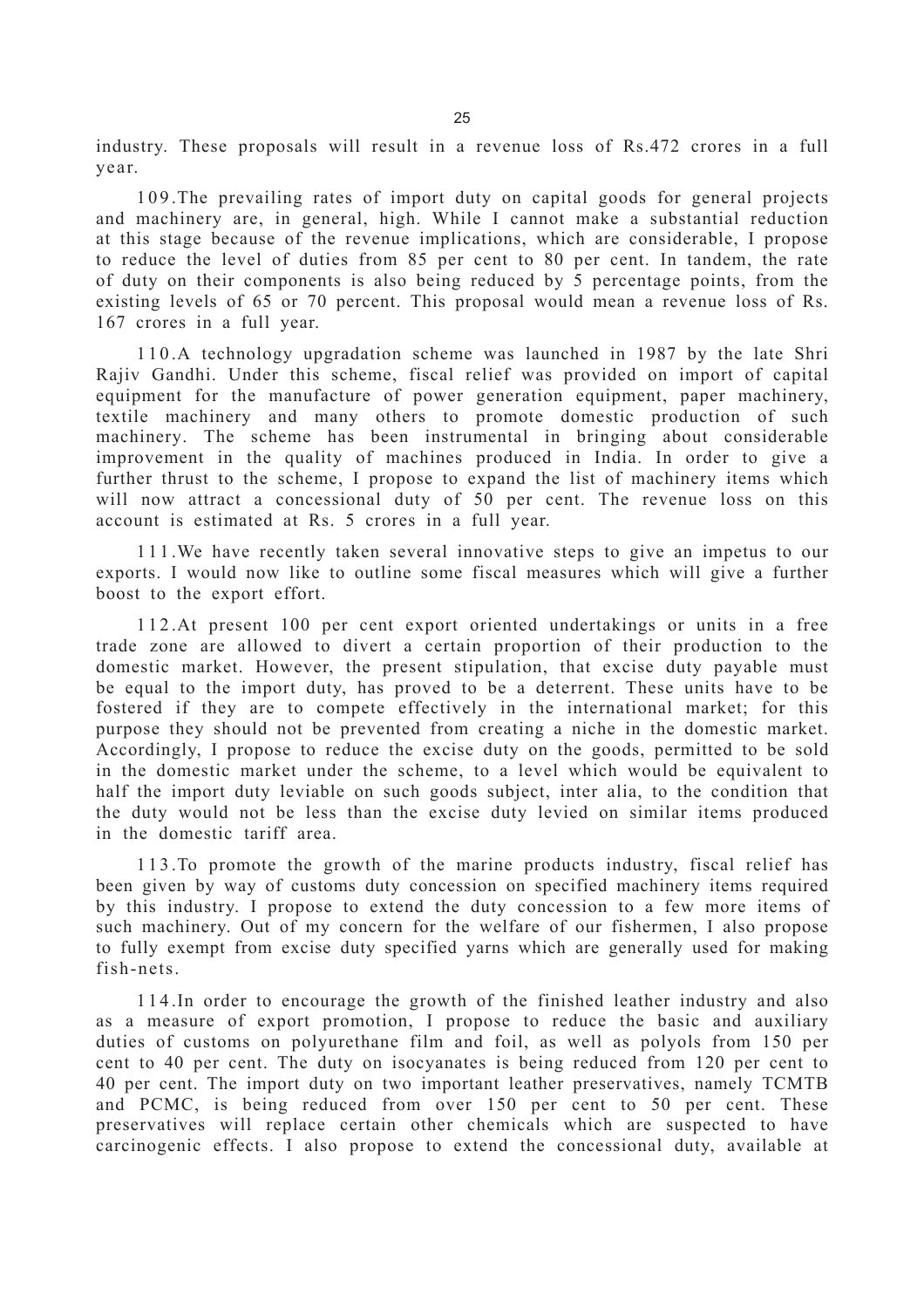present to specified capital goods required by the leather industry to a few more items of such machinery.

115.Synthetic cubic zirconium, which is the closest imitation of natural diamonds, has the potential to provide job opportunities for a large number of artisans. The jewelry made therefrom also has a significant export potential. In order to encourage indigenous manufacture of cubic zirconium, I propose to reduce the import duty on the raw materials viz. zirconium oxide and yttrium oxide to the level of 40 per cent from the present level of over 150 per cent.

116.Our Government attaches the highest priority to agriculture. One of the promises made in our election manifesto is to provide a massive thrust to food processing and other agro-based industries, in an endeavour to increase the income of farmers, create employment opportunities, diversify the rural economy and foster rural industrialisation. As an important step in this direction, I propose to exempt agro-based products such as sauces, ketchup, butter, cheese, skimmed milk powder, vegetable oils, jams, jellies and juices, canned fruits and dried vegetables, certain soya products, starches and preparations of meat and fish from excise duties altogether. I am doing so to promote the diversification of our agricultural economy, to increase the farmers' share of the consumer's income spent on processed agricultural products, to promote rural industrialisation based on agricultural produce and to encourage the adoption of modern post-harvest technologies. The measures I have proposed, I expect, will also lead to some reduction in consumer prices of such products, providing relief to the harassed consumers in a period of rising prices. The revenue loss will be Rs.84 crores but I am convinced that the overall gain to the economy will more than offset the loss to the exchequer.

117.As a relief to the agro-based jute industry, which has been beset with chronic problems, I propose to reduce the excise duty on products which contain a minimum of 35 per cent of jute fibre from Rs.660 to Rs.330 per metric ton.

118.At present a number of specified bulk pesticides and pesticide intermediates enjoy concessional import and excise duties. I propose to extend the duty concession to a few more bulk pesticides and pesticide intermediates. The proposals involve a revenue loss of about Rs.11 crores in a full year.

119.There is a money credit scheme in vogue to encourage the use of minor oils for the manufacture of soaps. I propose to increase the money credit of Rs.640 per metric ton that is currently available in respect of rice bran oil used in the manufacture of soap to Rs. 1000 per metric ton. In addition, I propose to include some more non-conventional oils and solvent extracted oils in the scheme. This would also help in generating more employment for our tribal women. These proposals involve a revenue sacrifice of about Rs 10 crores in a full year.

120.The MODVAT scheme was introduced in 1986 to minimise the cascading effect of indirect taxes. The scheme has been well received by the industry, and there have been persistent demands for its extension to other areas. I propose to reintroduce the scheme in respect of aerated waters, and also to extend it to cover man-made fibres and filament yarns in respect of their inputs. While extending the scheme to fibres and yarns, I do not propose to raise the duty on those fibres and yarns on which the duty was increased as recently as December, 1990. On other fibres and yarns, the duty rates have been adjusted with a view to retaining the collection of excise duties at the earlier level. But duties on polypropylene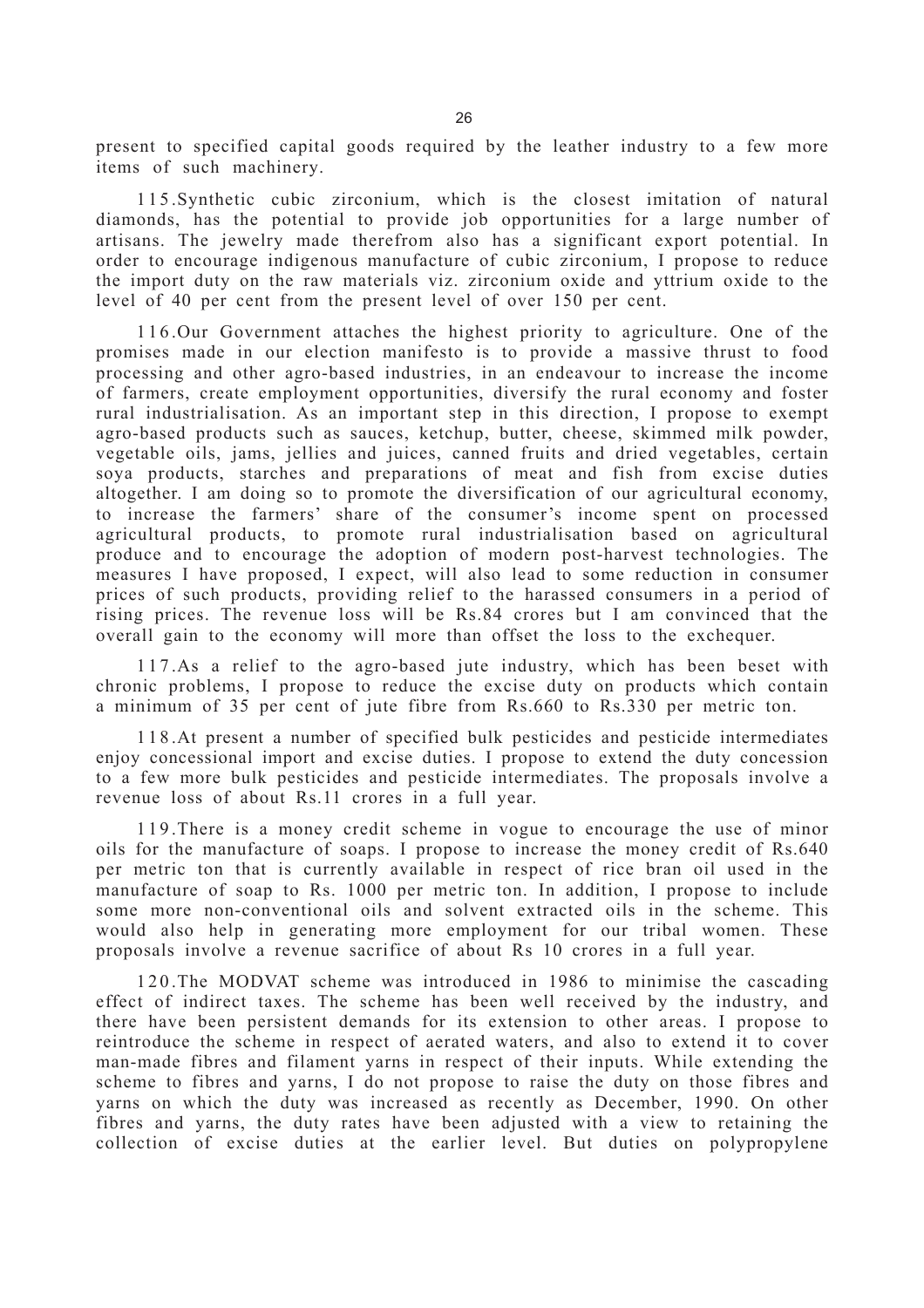monofilament and multifilament yarns are being increased to raise additional revenue. In respect of aerated waters also, I do not propose any increase in duty. The proposals involve a revenue loss of about Rs.230 crores in a full year. I expect that the benefit would be passed on to the consumers in the form of reduced prices.

121.I propose to rationalise the existing excise duty rates on polyester blended yarns. As an anti-evasion measure, I also propose to charge additional excise duty on cotton fabrics containing 40 per cent or less of polyester at the same rates as applicable to cotton fabrics containing more than 40 per cent of polyester. The proposals involve a revenue gain of about Rs. 23 crores in a full year.

122.In our effort to make essential drugs available to the people at affordable prices, I propose to fully exempt five specified anti-epileptic formulations from excise duty. At present, some drug intermediates and bulk drugs carry a concessional rate of import duty. I wish to extend the concession to a few more drug intermediates and bulk drugs, and grant concessions in excise duties to a few more drug intermediates.

123.In keeping with our commitment to give special priority to cottage, khadi and village industries, I propose to give some excise duty concessions to this sector. At present, footwear of value not exceeding Rs.100 per pair manufactured in rural areas by registered co-operative societies, women's societies or by institutions recognised by KVIC, are fully exempted. I propose to raise the value limit of exemption to Rs. 150 per pair. Further, I propose to extend to synthetic detergents the benefit of full exemption from excise duty that is presently available to specified products when manufactured in rural areas by registered co-operative societies, women's societies, institutions recognised by KVIC etc.

124.I would now like to outline some of the steps that I propose for the protection of our environment and for ecological security. In view of our dwindling forest cover, we must conserve our scarce resources. Therefore, as I have stated earlier, the import duty on waste paper and wood in the rough is proposed to be rolled back to the rates that were prevailing before 15th December, 1990. I also propose to fully exempt from excise duty aluminium doors, windows and their frames so as to encourage the use of aluminium in the place of wood in construction activities. Fly ash is a pollutant. It can, however, be put to productive use in the manufacture of bricks and other construction materials. In order to encourage such use, I propose to fully exempt from excise duty various building components containing more than 25 per cent of fly ash or phosphogypsum. I also propose to exempt phosphogypsum which is one of the bye-products of the fertilizer industry from excise duty to encourage its use by farmers.

125.Few would disagree that I am one of the most harassed Finance Ministers in recent times. To perform the onerous task before me, I need support from the Press. As a gesture of goodwill, I propose to exempt standard newsprint from import duty which is, at present, Rs. 450 per metric ton. I have already proposed to bring down the rates of import duty on certain specified machinery and equipment required by the printing and newspaper industry to the levels that were obtaining before 15th December 1990. The monetary limit of duty free import of photographic goods by accredited cameramen of the Press is being raised from the present level of Rs. 30,000 to Rs. 60,000. These proposals involve a revenue loss of over Rs. 9 crores in a full year.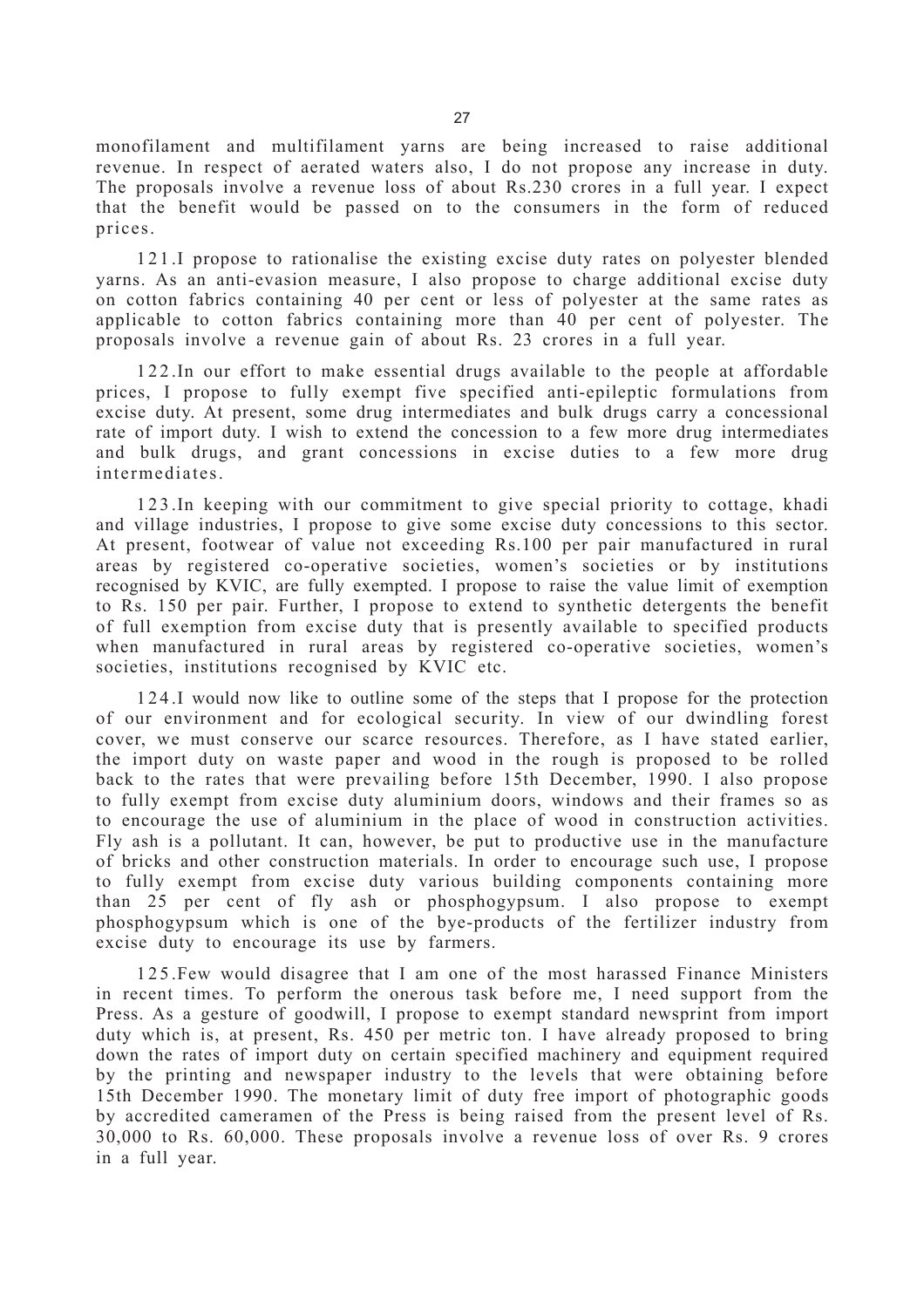126.Ever since my appointment as Finance Minister, I have had to spend long hours in office. This has quite naturally made my wife very unhappy. The House will agree that it is not good for the health of our economy if the Finance Minister of the country has strained relations with his own finance minister at home. I propose that the total exemption from payment of excise duty currently available to utensils made of aluminium, copper and stainless steel be extended to certain other household items particularly tiffin boxes.

127.The same consideration has induced me to propose a reduction in the excise duty on specified tableware produced by semi-automatic process from the present level of 20 per cent to 15 per cent. Mindful of the need for peace at home and also taking into account the labour intensive nature of the manufacture of glassware by the mouth blown process, I propose to reduce the excise duty on such glassware to 15 per cent uniformly. Some people may not applaud my action. But I am sure most housewives harassed by the ever rising price level will appreciate my action.

128.In keeping with the commitment in our election manifesto, I shall make every effort to ensure that indirect taxes do not unduly add to the prices of essential commodities. Of the items listed in the manifesto, at present, there is no excise duty on salt, cycles, newsprint, post cards, inland letters and envelopes, and certain varieties of stoves. Cotton sarees and dhoties attract only additional excise duty in lieu of sales tax which accrues wholly to the State Governments. I have earlier proposed to fully exempt edible oils from excise duty. Electric bulbs of upto 60 watts, are already exempt from excise duty. I now propose to fully exempt electric bulbs, of higher wattage, which presently attract a duty of Re. 1 per bulb, from the payment of excise duty. Energy efficient chulhas, too, would be exempted from excise duty. I also propose to reduce the excise duty on two wheelers of engine capacity exceeding 50 cc but not exceeding 75 cc from 20 per cent to 15 per cent.

129.I recognise that the tax reliefs I have given, by themselves, constitute only a small step towards the realisation of the objective mentioned in our manifesto in regard to prices of essential commodities. In pursuit of this objective, I propose to invite the representatives of industry and trade to sit together with our Government to work out modalities as to how best we can contribute to the realisation of the price objectives listed in our election manifesto, for the benefit of the common man.

130.In order to promote tourism which is an important means of earning foreign exchange, I propose to reduce the import duty on adventure sports equipment from rates ranging from about 100 to 300 percent to 40 per cent.

131.In keeping with the recent exchange rate adjustments of the rupee, I propose to raise the baggage allowances including duty free limits for bona fide gifts suitably; for instance the general duty free allowance for personal baggage is being raised from Rs.2000 to Rs.2400.

132.Let me now turn to the major proposals for additional revenue mobilisation.

133.At present special excise duty is being levied at the rate of 5 per cent of the basic excise duty. I propose to raise it to 10 per cent. Since the increase is only a percentage of the basic excise duty, the impact of the additional levy would be minimal on prices. For instance, in respect of any article on which the basic excise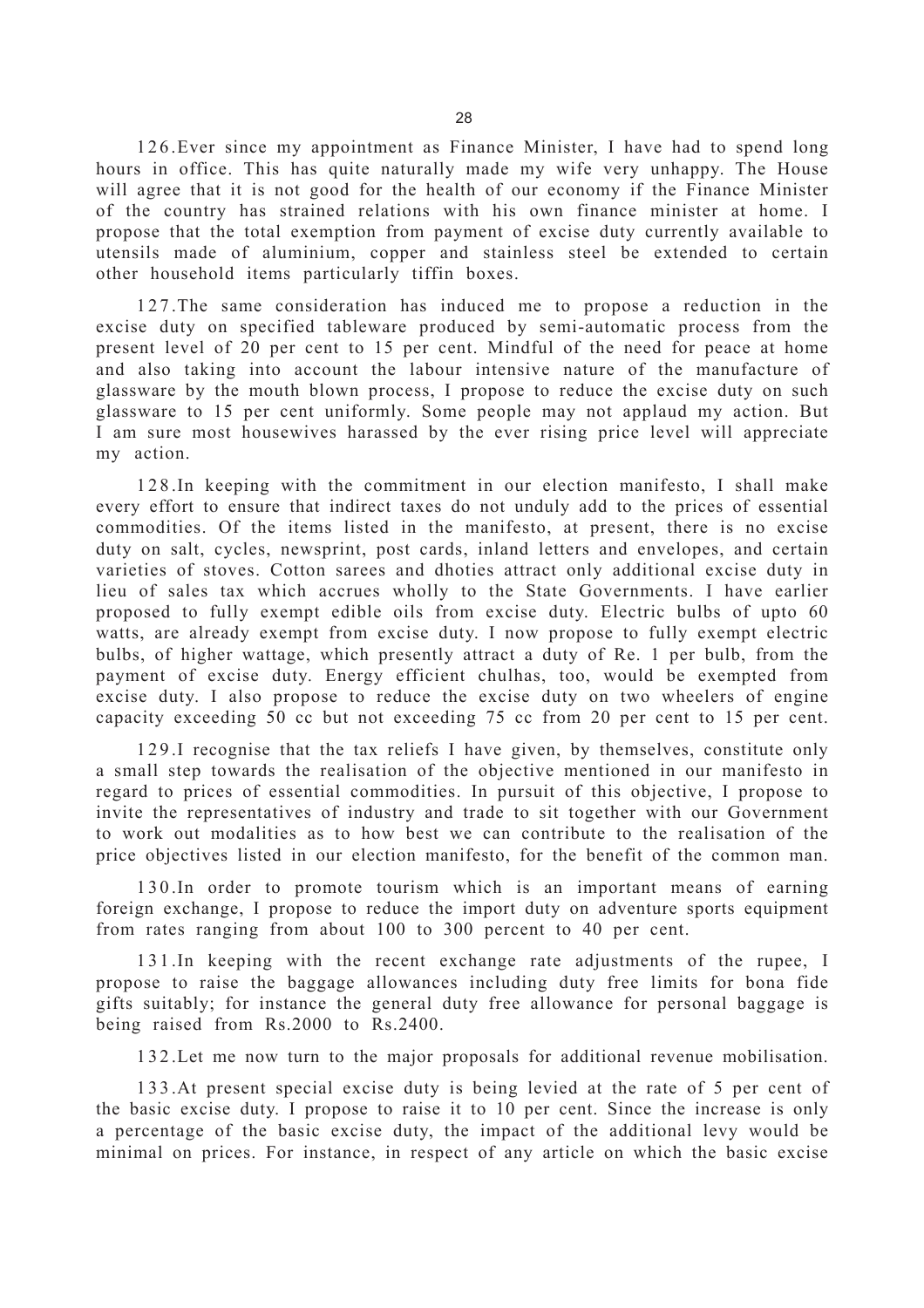duty is say, 20 percent, the increase would be only 1 percent of the value. Tea, coffee, sugar, kerosene, matches, and vanaspati, being items of mass consumption, would remain exempt from special excise duty. In addition, I am ensuring that the increase in special excise duty will not apply to diesel and two wheelers. The proposal involves a revenue gain of Rs. 1010 crores in a full year, a substantial portion of which will accrue to the States.

134.One of the promises made in our election manifesto is to evolve policies and measures to curb conspicuous consumption. In pursuance of this, I propose to increase the excise duty rates on refrigerators, air-conditioners including compressors, motor cars, audio and video cassette tapes, video cassettes, picture tubes, colour television sets, VCRs and VCPs.

135.I propose to increase the excise duty on refrigerators by amounts varying from Rs.200 to Rs.800 depending upon the capacity, and in the case of airconditioners, by amounts varying from Rs.2000 to Rs.30000. I also propose to raise the excise duty on compressors for air conditioners of a capacity not exceeding 7.5 metric ton by Rs. 1800. The expected additional revenue from these proposals is about Rs.91 crores in a full year.

136.Motor cars at present attract excise duty at the rate of 50 per cent. I propose to increase the excise duty to 60 per cent. The duty on taxis at 30 per cent will, however, remain unchanged. The proposal will yield an additional revenue of Rs.150 crores per year.

137.I propose to increase the excise duty on audio cassette tapes from Rs 3 to Rs 5 per sq. metre and on video cassette tapes from Rs 10.50 to Rs 15 per sq. metre. The estimated revenue gain from the proposal will be Rs.29 crores in a full year.

138.As regards colour television sets, I propose to increase the excise duty by Rs.500 and Rs.750 per set, depending on the screen sizes. I propose to raise the excise duty on colour picture tubes as well. I am exempting all black and white television sets from excise duty and shifting the burden to picture tubes. I also propose to increase excise duty on VHS type VCRs and VCPs by Rs.400 per set and Rs. 250 per set, respectively, and on other types of VCRs and VCPs, from 25 per cent to 30 per cent. The revenue gain on this account is Rs. 66 crores in a full year.

139.Every Finance Minister has to do his bit to curb smoking, which is injurious to health. I must also fall in line and add to the tax on cigarettes. In respect of nonfilter cigarettes, I propose to raise the duties by Rs.10 to Rs.25 per thousand cigarettes depending upon the length. In respect of filter cigarettes, the increase will be between Rs.35 and Rs.125 per thousand cigarettes. However, filter cigarettes exceeding 85 mm will attract the ceiling rate prescribed in the excise tariff. This will give us additional revenue to the extent of Rs. 300 crores in a full year.

140.The excise duty on hand-made branded biris is Rs 3.75 per thousand. Although the duties on cigarettes have been increased almost every year, excise duties on biris have remained unchanged since 1986. I feel that biri smokers should not be denied the opportunity of increasing their share of contribution to the national exchequer. I accordingly propose to increase the duty on hand-made branded biris, other than paper rolled biris to Rs 4.50 per thousand. Paper rolled biris will attract a duty of Rs.10 per thousand. The present exemption on other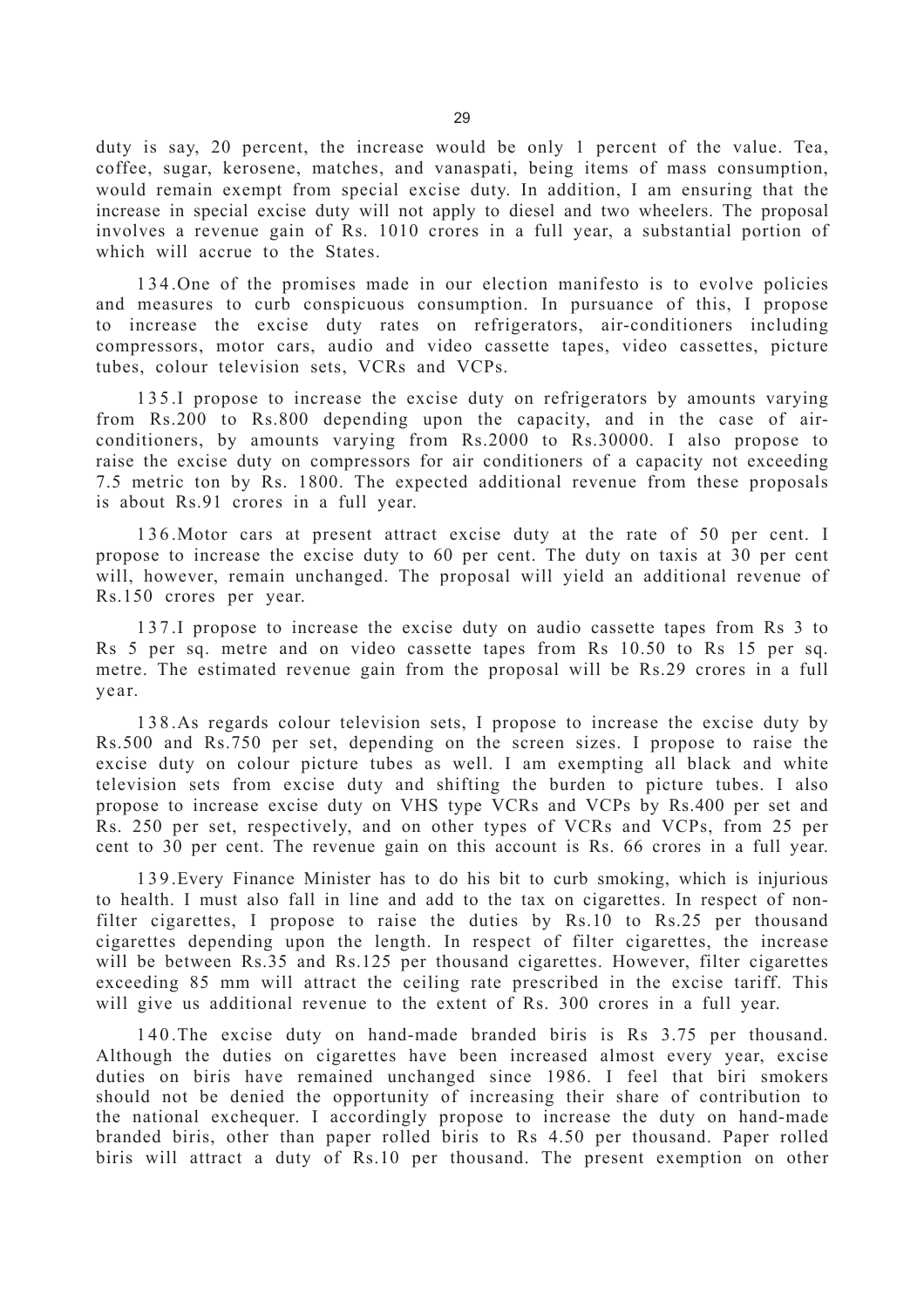hand made biris would, however, continue. The expected additional revenue is Rs.33 crores in a full year.

141.Pan masala not containing tobacco attracts a specific rate of excise duty. I propose to raise the excise duty on the same by Rs.5 and Rs.10 per kg. depending on its value. This involves a revenue gain of Rs.4 crores in a full year.

142.The excise duty on sugar, which is levied on a specific basis, has remained unchanged since 1983, with the result that the ad-valorem incidence has come down as the price of sugar has increased considerably over this period. In ad valorem terms, the present incidence of excise duty on levy sugar is more than the incidence on free sale sugar. In order to correct the situation, I propose to increase the excise duty on free sale sugar from the present level of Rs.50 to Rs.71 per quintal. This would mean an additional tax burden of 21 paise per kilogram of free sale sugar which costs about Rs.10 per kg in the market place. This proposal is expected to yield an additional revenue of Rs.122 crores in a full year. I would like to make it clear that I am not proposing any increase in excise duty on levy sugar which is sold through the public distribution system.

143.I propose to exclude khandsari sugar from the list of items chargeable to additional excise duty. The State Governments will be free to levy sales tax on khandsari sugar, if they so desire.

144.Molasses which is a bye-product of the sugar industry is presently subject to excise duty at the rate of Rs.120 per metric ton. A substantial portion of molasses is used in the manufacture of liquor. In the circumstances, it can bear a higher rate of duty. Accordingly, I propose to increase the excise duty on molasses to Rs.150 per metric ton. The estimated revenue gain from the proposal is Rs.13 crores in a year.

145.The details of the revenue implications of the measures announced are given in the Explanatory Memorandum to the Finance Bill.

146.I have also proposed certain amendments in the Finance Bill seeking to effect changes in the Customs Act, and excise and customs tariffs. These include certain consequential amendments to the customs tariff based on the amendments to the Harmonised Commodity Description and Coding System which has been adopted by our country in terms of the International Convention on the Harmonised System. The amendments are merely enabling provisions and do not have significant revenue implications. Besides, there are proposals for amendment of some of the existing notifications. In order to save the time of the House, I do not propose to recount them.

147.The increases in excise duties will lead to a revenue gain of Rs.1799.00 crores while the reliefs will amount to Rs. 358.06 crores in a full year. The net revenue gain from excise duties is thus Rs.1440.94 crores in a full year, of which the States will get Rs.750.04 crores leaving the balance of Rs.690.90 crores for the Centre. The proposals in regard to changes in the customs duties imply a revenue loss of Rs.822.52 crores and a revenue gain of Rs.78.00 crores in a full year. The net impact of the proposals relating to customs duties is a loss of Rs.744.52 crores in a full year. Thus, as compared with the additional net revenue of Rs.696.42 crores from customs and excise duties, the States would gain Rs.750.04 crores, while the Centre would lose Rs. 53.62 crores in a full year.